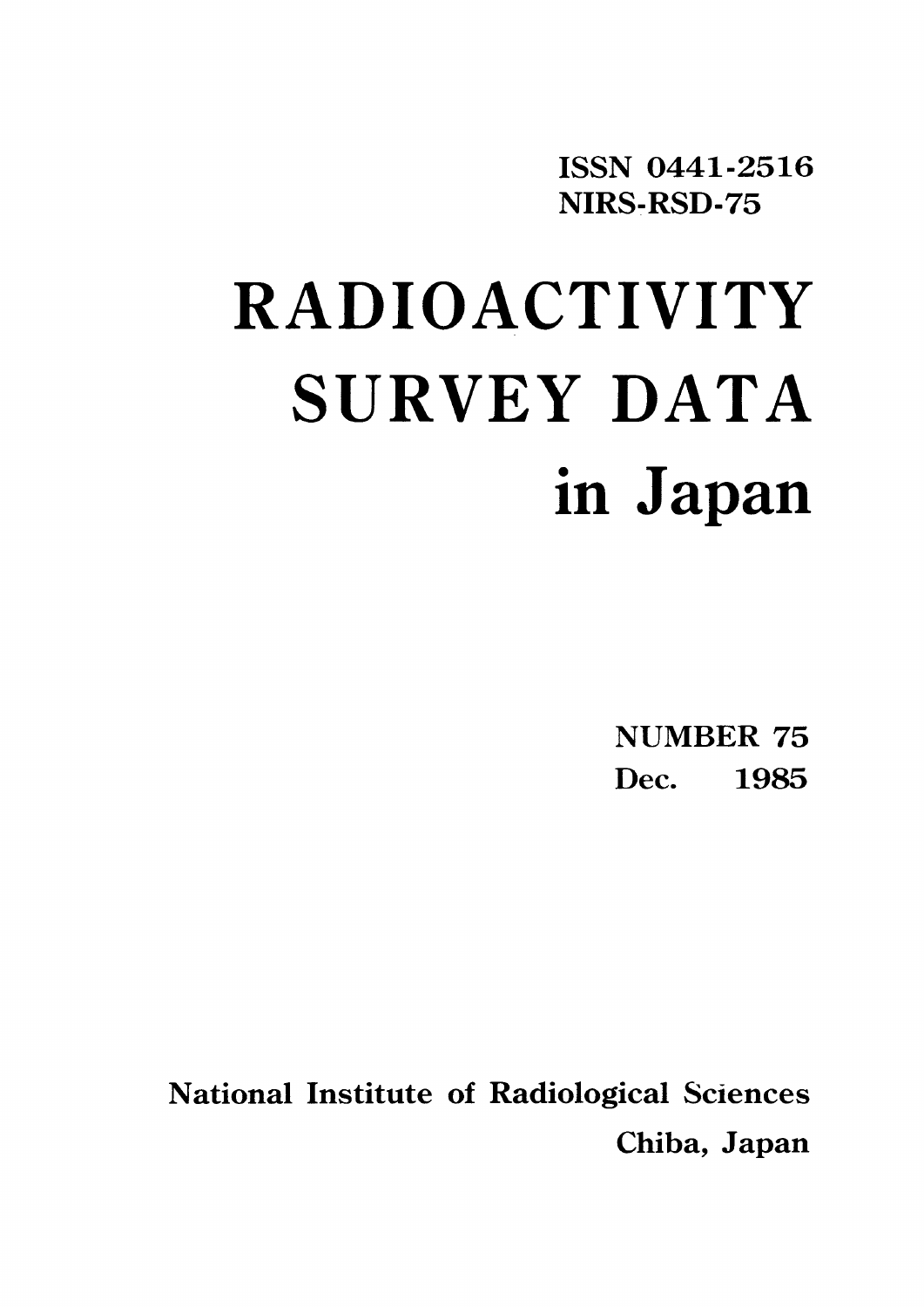# Radioactivity Survey Data inJapan

# Number 75

# December 1985

#### **Contents**

|                |     | Page                                                                        |  |
|----------------|-----|-----------------------------------------------------------------------------|--|
|                |     |                                                                             |  |
|                |     | (Japan Chemical Analysis Center)                                            |  |
| $\mathbf{1}$ . |     |                                                                             |  |
| 2.             |     |                                                                             |  |
| 3.             |     |                                                                             |  |
| 4.             |     | Determination of Stable Strontium, Calcium and Potassium  4                 |  |
| 5.             |     |                                                                             |  |
| 6.             |     |                                                                             |  |
|                | (1) |                                                                             |  |
|                |     | (producing districts)                                                       |  |
|                |     | (consuming districts)                                                       |  |
|                |     | (producing districts for WHO program)                                       |  |
|                |     | (producing districts for domestic program)                                  |  |
|                |     | (consuming districts)                                                       |  |
|                |     | (powder milk)                                                               |  |
|                |     | (4)-1 Strontium-90 and Cesium-137 in Vegetables 19<br>(producing districts) |  |
|                |     | -2 Strontium-90 and Cesium-137 in Vegetables 22<br>(consuming districts)    |  |
|                | (5) |                                                                             |  |
|                | (6) | Strontium-90 and Cesium-137 in Freshwater Fish 27                           |  |
|                | (7) |                                                                             |  |
|                | (8) | Strontium-90 and Cesium-137 in Seaweeds 31                                  |  |
|                |     |                                                                             |  |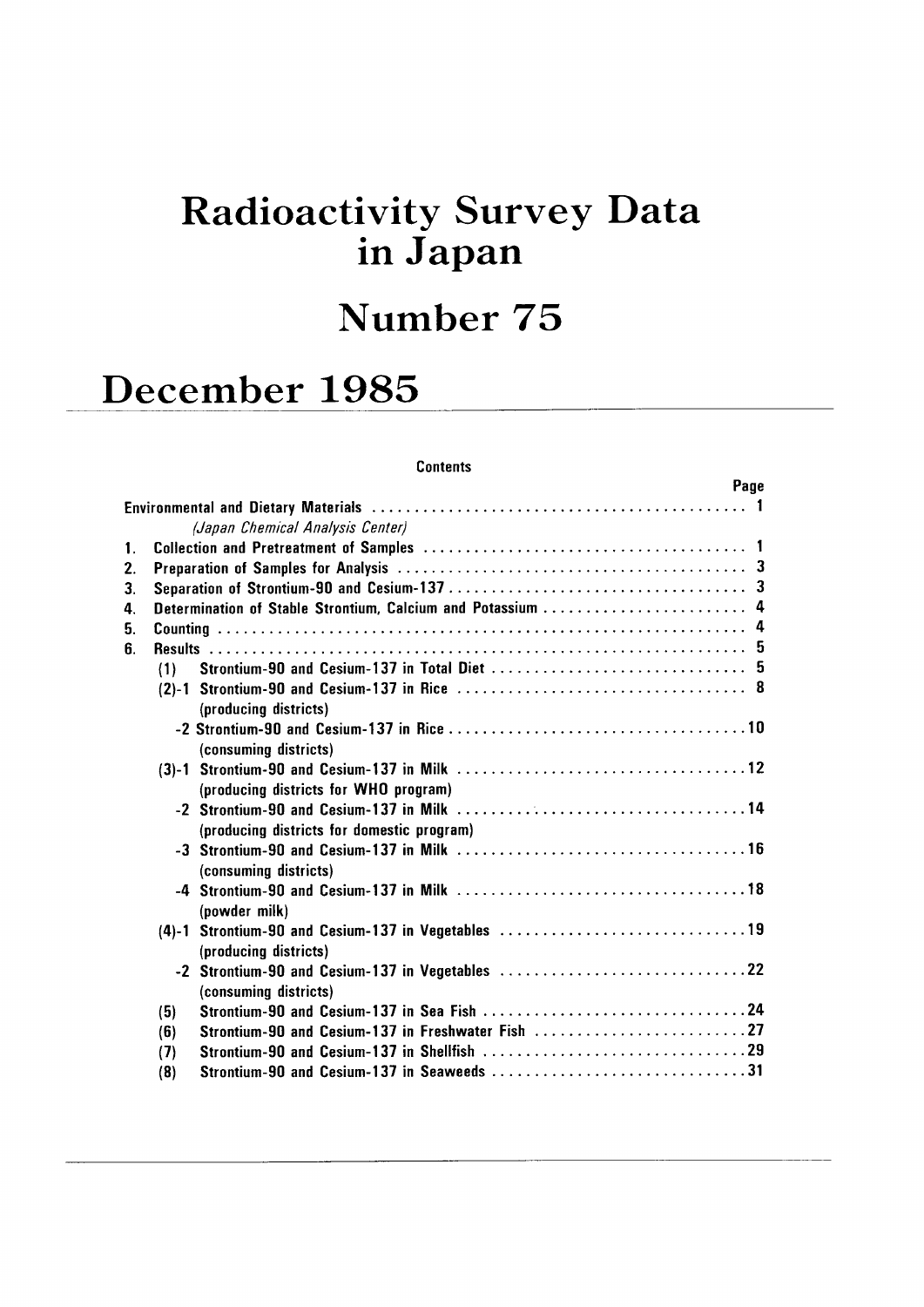#### **Environmental and Dietary Materials\***

#### (Japan Chemical Analysis Center)

**Collection and pretreatment of samples**  $\mathbf{1}$ .

(1) Rain and dry fallout

Bain and dry fallout was collected monthly on a sampling tray, approximately 5000 cm<sup>2</sup> in area, which was filled with water to a depth of 1 cm at the beginning of every month.

The sample was filtered after strontium and cesium carriers were added. The tray was washed with  $5\ell$  of distilled water and the washing was combined to the filtrate.

The sample was passed through a cation exchange column (500 m $\ell$  of Dowex 50W X8, 50~100 mesh, Na form) at a rate of 80 m $\ell$ /min.

#### (2) Airborne dust

Airborne dust was collected by an electrostatic precipitator or a filter air sampler for every three months at a rate of more than  $3000 \text{ m}^3$  per month. The sampling was done 1 to 1.5 meters above the ground.

(3) Service water and freshwater

Service water, 100  $\ell$  each, was collected at an intake of the water-treatment plant and at the tap after water was left running for five minutes. Water, to which added carriers of strontium and cesium immediately after sampling, was vigorously stirred and filtered. The subsequent process was the same as that described in the section (1). Freshwater was treated in the same way as the service water.

#### $(4)$  Soil

Soil was collected from the location in the spacious and flat area without past disturbance on the surface caused by duststorms, inflow and outflow due to precipitation, and so on. Any places located under trees in a forest, in a stony area or inside of river banks were avoided. Soil was taken from two layers of different depths,  $0 \sim 5$  cm and  $5 \sim 20$  cm. In the course of airdrying, lumps were crushed by hand, and roots of plants and pebbles were removed. The soil was then passed through a 2 mm sieve to remove small gravels.

#### (5) Sea water

Sea water was collected at the fixed stations where the effect of terrestrial fresh water from rivers was expected to be negligibly small. A special consideration was also given to weather conditions. The sampling was carried out when there was no rainfall for the last few days. To prevent contamination, water samples were collected at the bow of a sampling boat just before she stood still by scooping surface water using a polyethylene bucket. Immediately after the collection, the samples were acidified to a pH lower than 3 by adding concentrated hydrochloric acid in a ratio of 1 m $\ell$  to 1 $\ell$  of sea water, and then stored in  $20-\ell$  polyethylene containers. The sampling equipments as well as containers were thoroughly rinsed with dilute hydrochloric acid and then with distilled water before use. Two hundred milliliters of sea water was also collected at the same stations for the determination of chlorinity.

#### (6) Sea sediments

Sediment was collected in the same area as that for the sea water sample, taking the following criteria into account:

- The depth of water exceeds 1 m at low tide.  $a.$
- No significant sedimental movement is h. observed in the vicinity of concern.
- Mud, silt and fine sand are preferable. c.

A conventional sediment sampling device was used for collecting the top few centimeters of surface sediment. Approximately 4 kg of the sample in wet weight was spread on a large porcelain dish and dried in an electric oven at 105 to 110°C to a costant weight.

#### (7) Total diet

A full one day ordinary diet including three meals, water, tea and other in-between snacks for five persons was collected as a sample of "total diet". The sample in a large stainless steel pan was carbonized carefully by direct application of gas flame, and was transfered to a porcelain dish and then ashed at  $500\degree$ C in an electric muffle furnace.

#### Rice  $(8)$

Polished rice was collected in producing districts at the harvest and in consuming areas when new crops were first put on sale. The sample was carbonized and ashed in a porcelain dish.

Samples were sent to the Center from 32 contracted prefectures.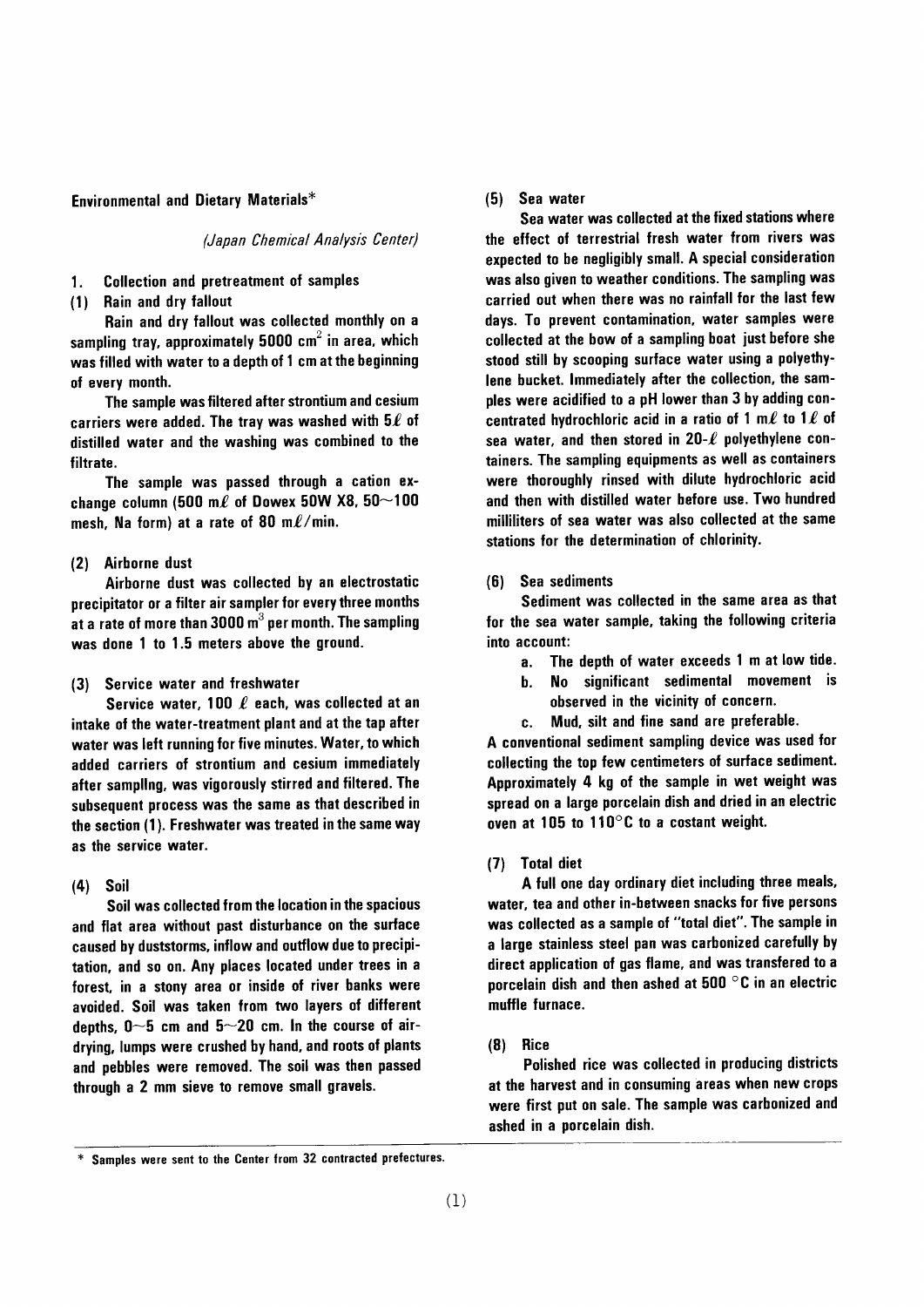#### $(9)$  Milk

Raw milk was collected in producing districts and commercial milk was purchased in consuming districts. Milk in a stainless steel pan or a porcelain dish was evaporated to dryness followed by carbonization and ashing.

#### (10) Vegetables

Spinach and Japanese radish were selected as the representatives for leaf vegetables and for non-starch roots, respectively. After removing soil, the edible part of vegetable sample was dried and carbonized in a stainless steel pan or a porcelain dish.

#### $(11)$  Tea

Five hundred grams of manufactured green tea was collected, carbonized and ashed in a stainless steel pan or a porcelain dish.

#### (12) Fish, shellfish and seaweeds

a. Sea fish and freshwater fish

Fish was rinsed with water and blotted with a filter paper. Only the edible part was used in case of larger sized fish, and the whole part was used in case of smaller ones. Each sample was weighed and placed in a stainless steel pan or a porcelain dish. After carbonized, the sample was ashed in an electric muffle furnace.

**b.** Shellfish

dried and ashed.

Approximately 4 kg of shellfish including the shells was collected or purchased. After removing the shells, it was treated in the same way as that for the sea fish. c. Seaweeds

Edible seaweeds were collected and rinsed with water to remove sand and other adhering matters on the surface. These were removed of excess water, weighed

Table 1 shows detailes of sample collection.

| Sample                                                      | Frequency of sampling                             | Quantity of sample        |
|-------------------------------------------------------------|---------------------------------------------------|---------------------------|
| $=$ Environmental materials $=$<br>(1) Rain and dry fallout |                                                   |                           |
| For domestic program<br>$\mathbf{1}$                        | monthly                                           |                           |
| For WHO program<br>2.                                       | monthly                                           |                           |
| (2) Airborne dust                                           | quarterly                                         | $>$ 3000 $m^3$ /month     |
| (3) Service water and freshwater                            |                                                   |                           |
| Service water (source water)<br>Т.                          | semiyearly (June and December)                    | 100l                      |
| Service water (tap water)<br>2                              | semiyearly (June and December)                    | 100l                      |
| 3 Freshwater                                                | yearly (fishing season)                           | 100l                      |
| $(4)$ Soil<br>$0\neg 5$ cm                                  | yearly (June or July)                             | 4 ka                      |
| $5 \sim 20 \text{ cm}$<br>2.                                | yearly (June or July)                             | 4 ka                      |
| $(5)$ Sea water                                             | yearly (July or August)                           | 40l                       |
| (6) Sea sediments                                           | yearly (July or August)                           | 4 ka                      |
| $=$ Dietary materials $=$                                   |                                                   |                           |
| (7) Total diet                                              | semiyearly (June, November or<br>December)        | daily amount for 5 person |
| $(8)$ Rice                                                  |                                                   |                           |
| Producing districts                                         | yearly (harvesting season)                        | 5 kg (polished rice)      |
| Consuming districts<br>2                                    | yearly (harvesting season)                        | 5 kg (polished rice)      |
| $(9)$ Milk                                                  |                                                   |                           |
| Producing districts for<br>Т.<br>WHO program                | quarterly (February, May, August and<br>November) | 3l                        |
| Producing districts for<br>2<br>domestic program            | semiyearly (February and August)                  | 3l                        |

Table 1 Details of sample collection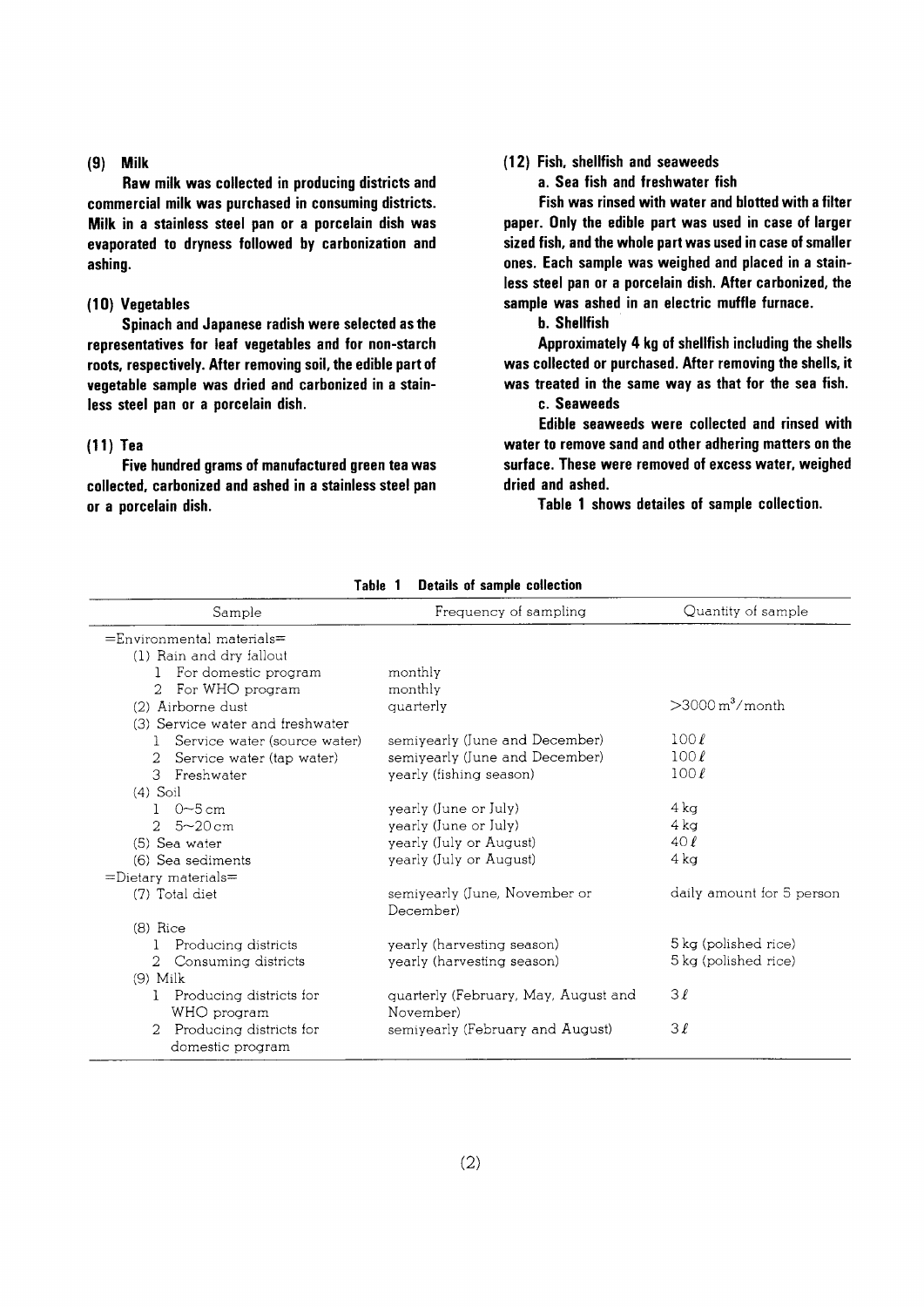| Sample                             | Frequency of sampling                | Quantity of sample       |
|------------------------------------|--------------------------------------|--------------------------|
| 3 Consuming districts              | semiyearly (February and August)     | 3l                       |
| 4 Powdered milk                    | semiyearly (April and October)       | $2 - 3$ ka               |
| $(10)$ Vegetables                  |                                      |                          |
| Producing districts                | yearly (hervesting season)           | 4 kg                     |
| 2 Consuming districts              | yearly (harvesting season)           | 4 ka                     |
| $(11)$ Tea                         | yearly (the first harvesting season) | 500 g (manufactured tea) |
| (12) Fish, shellfish, and seaweeds |                                      |                          |
| Sea fish                           | yearly (fishing season)              | 4 kg                     |
| 2 Freshwater fish                  | yearly (fishing season)              | 4 kg                     |
| Shellfish                          | yearly (fishing season)              | $4 \text{ k}$ a          |
| Seaweeds<br>4                      | yearly (fishing season)              | $2 \sim 3 \text{ kg}$    |

#### 2. Preparation of samples for analysis

#### (1) Rain, service water and freshwater

Strontium and cesium were eluted with hydrochloric acid from the cation exchange column. The residue of rain sample on the filter paper was ashed in an electric muffle furnace and the ash was dissolved in hydrochlbric acid. The insoluble part was filtered and washed. The filtrate and the washings were combined to the previous eluate and used for radiochemical analysis.

#### $(2)$  Soil

Air-dried soil was passed through a 20 mesh sieve. The sieved sample was heated, in the presence of strontium and cesium carriers, together with sodium hydroxide. The sample was then heated with hydrochloric acid and the insoluble part was filtered and washed. The combined solution of the filtrate and washings was used for radiochemical analysis.

#### (3) Sea sedments

After removal of pebbles, shells and other foreign matters, the sediment sample was dried in a hot-air oven and ground finely with a mortar. The sample was passed through a 20 mesh sieve. The further preparation of the sample was the same as that described in the section  $2-(2)$ .

#### $(4)$  Rice

The ashed sample was pulverlized with a porcelain mortar and passed through a 42 mesh sieve. The sieved sample to which both strontium and cesium carriers were added, was digested with hydrochloric acid by heating. After the sample was heated again with nitric acid to dryness, strontium and cesium were extracted with hydrochloric acid and water. The insoluble part was

filtered and washed. The filtrate and washings were combined for subsequent radiochemical analysis.

(5) Airborne dust, diet, milk, vegetable, fish and shellfish, seaweeds, tea, and others.

These ashed samples were treated with the same procedure as that described in the section  $2-(4)$ .

- 3. Separation of strontiunm-90 and cesium-137
- (1) Strontium-90

Sample solutions, prepared as in the foregoing sections  $2-(1)$  through  $2-(5)$ , were neutralized with sodium hydroxide. After sodium carbonate was added, the precipitate of strontium and calcium carbonates was separated. The supernatant solution was retained for cesium-137 determination. The carbonates were dissolved in hydrochloric acid and calcium and strontium were precipitated as oxalates. The precipitate was dissolved in nitric acid and strontium was separated from calcium by successive fuming nitric acid separations. Iron scavenge was made after addition of ferric iron carrier followed by barium chromate separation after addition of barium carrier to remove radium, its daughters and lead. Strontium was recovered as carbonate, and the precipitate was dried and weighed to determine strontium recovery. The strontium carbonate was dissolved in hydrochloric acid and the iron carrier was added. The solution was allowed to stand for two weeks for strontium-90 and yttrium-90 to attain equilibrium. The yttrium-90 was coprecipitated with ferric hydroxide and the precipitate was filtered off, washed and counted.

#### $(2)$  Cesium-137

The supernatant separated from the strontium fraction in the solution was acidified with hydrochloric acid.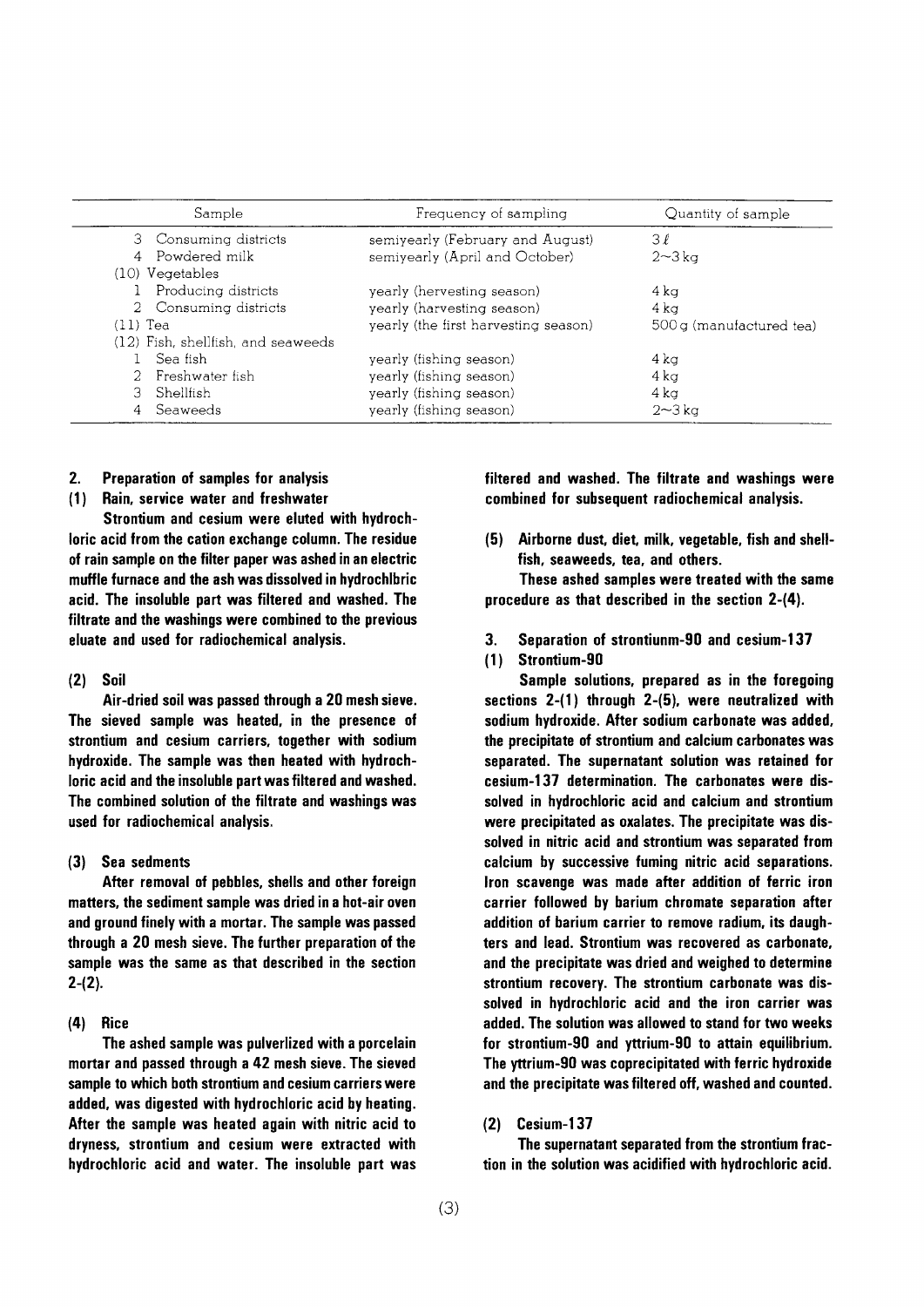While stirring the solution, cesium was adsorbed on ammonium molybdophosphate.

After filtered off and washed with dilute nitric acid, the precipitate was dissolved in 2.5N sodium hydroxide solution. Ammonia was removed completely from the solution by boiling. The solution was adjusted to pH 8.2 with hydrochloric acid and allowed to cool. Molybdenum hydroxide which came out in the solution, was filtered off and washed with water. In such circumstance that contamination by rubidium-87 was not negligible for the measurement of cesium-137, the follwing ion-exchange procedure was applied. A fixed amount of ferric chloride solution was added to the solution dissolved with 2.5N sodium hydroxide. Ammonia and molybdenum hydroxide were removed as described above. Ethylenediaminetetraaceticacid tetrasodium salt was added to the filtrate and washings. Cesium and rubidium were adsorbed on a cation exchange resin. Cesium was separated from rubidium by eluting with hydrochloric acid.

To this eluate or the filtrate and washings after removing molybdenum hydroxide, chloroplatinic acid solution was added to precipitate cesium. The precipitate was filtered onto a tared paper in a demountable filter and washed with water and then ethanol.

After fixing the filter paper on a tared planchette and drying it, the chemical yield of cesium was determined by weighing the precipitate with the planchette. Radioactivity from cesium-137 was measured for this precipitate.

Determination of stable strontium, calcium and 4. potassium

A weighed amount of soil or sea sediment was treated under heating with sodium hydroxide and then with hydrochloric acid for extraction. A weighed aliquot of ashed samples of total diet, vegetables, milk, fish, shellfish or seeweeds was digested using hydrochloric acid or nitric acid, hydrofluoric acid being used when necessary. The extract was made up to an appropriate volume with dilute hydrochloric acid. The sample solution was analyzed for calcium by titration with standard potassium permanganate solution after separating calcium as oxalate. Atomic absorption spectroscopy was applied when appropriate. Stable strontium and potassium were determined by atomic absorption and flame emission spectrometry, respectively.

5. **Counting** 

After the radiochemical separation, the mounted precipitates were counted for activity using low background beta counters normally for 60 min. Net sample counting rates were corrected for counter efficeiency, recovery, self-absorption and decay to obtain the content of strontium-90 and cesium-137 radioactivity per sample aliquot. From the results, concentrations of these nuclides in the original samples were calculated.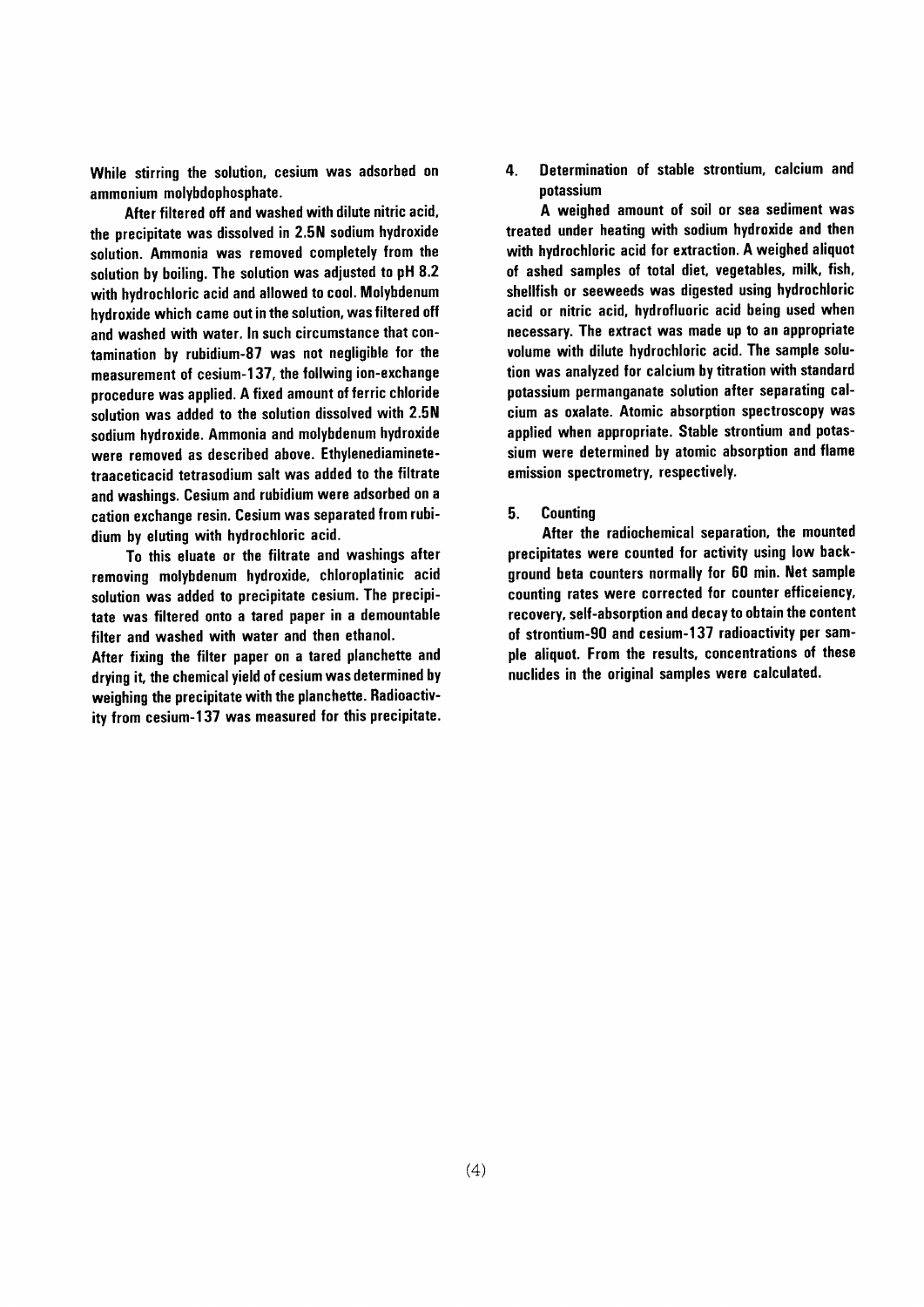# 6. Results

# (1) Strontium-90 and Cesium-137 in Total Diet (from Jun. 1985 to Dec. 1985)

-continued from No. 73 of this publication-

|                      | Ash                             | Ca                               | K                                | 90Sr                           |                | $137C_S$               |                |  |
|----------------------|---------------------------------|----------------------------------|----------------------------------|--------------------------------|----------------|------------------------|----------------|--|
| Location             | $(a \cdot p^{-1} \cdot d^{-1})$ | $(mq \cdot p^{-1} \cdot d^{-1})$ | $(mq \cdot p^{-1} \cdot d^{-1})$ | $(pCi^{n}p^{-1}{\cdot}d^{-1})$ | S.U.           | $(pCi^{p^{-1}}d^{-1})$ | C.U.           |  |
| June, 1985           |                                 |                                  |                                  |                                |                |                        |                |  |
| Aomori, AOMORI       | 16.3                            | 439                              | 2010                             | $3.1 \pm 0.36$                 | $7.0 \pm 0.81$ | $1.0 \pm 0.18$         | $0.5 \pm 0.09$ |  |
| Fukushima, FUKUSHIMA | 13.3                            | 397                              | 1960                             | $2.1 \pm 0.26$                 | $5.4 \pm 0.66$ | $1.2 \pm 0.17$         | $0.6 \pm 0.08$ |  |
| Shinjuku, TOKYO      | 12.0                            | 356                              | 1310                             | $1.4 \pm 0.21$                 | $3.9 \pm 0.60$ | $1.6 \pm 0.16$         | $1.2 \pm 0.13$ |  |
| Hiratsuka, KANAGAWA  | 14.4                            | 477                              | 1710                             | $1.7 \pm 0.27$                 | $3.5 \pm 0.56$ | $1.2 \pm 0.17$         | $0.7 \pm 0.10$ |  |
| Nagoya, AICHI        | 15.6                            | 498                              | 2260                             | $2.9 \pm 0.33$                 | $5.8 \pm 0.66$ | $1.7 \pm 0.20$         | $0.8 + 0.09$   |  |
| Neyagawa, OSAKA      | 13.5                            | 447                              | 1590                             | $2.1 \pm 0.27$                 | $4.7 \pm 0.61$ | $1.4 \pm 0.17$         | $0.9 + 0.10$   |  |
| Matsue, SHIMANE      | 20.6                            | 968                              | 2600                             | $4.0 \pm 0.38$                 | $4.1 \pm 0.39$ | $2.6 \pm 0.25$         | $1.0 \pm 0.10$ |  |
| Yamaguchi, YAMAGUCHI | 15.6                            | 476                              | 1930                             | $0.8 + 0.27$                   | $1.6 \pm 0.56$ | $1.6 \pm 0.23$         | $0.8 \pm 0.12$ |  |
| Dazaifu, FUKUOKA     | 11.8                            | 339                              | 1650                             | $1.1 \pm 0.22$                 | $3.3 \pm 0.64$ | $1.0 \pm 0.15$         | $0.6 \pm 0.09$ |  |
| Nagasaki, NAGASAKI   | 13.0                            | 395                              | 1690                             | $1.7 \pm 0.23$                 | $4.2 \pm 0.59$ | $1.2 \pm 0.19$         | $0.7 \pm 0.11$ |  |
| Ookuchi, KAGOSHIMA   | 10.1                            | 241                              | 1050                             | $1.4 \pm 0.19$                 | $5.8 \pm 0.78$ | $2.4 \pm 0.19$         | $2.3 \pm 0.18$ |  |
| July, 1985           |                                 |                                  |                                  |                                |                |                        |                |  |
| Ishinomaki, MIYAGI   | 17.1                            | 675                              | 2080                             | $1.8 \pm 0.32$                 | $2.7 \pm 0.47$ | $1.7 + 0.25$           | $0.8 + 0.12$   |  |
| Akita, AKITA         | 18.8                            | 534                              | 2260                             | $2.6 \pm 0.38$                 | $4.9 \pm 0.71$ | $5.0 \pm 0.36$         | $2.2 \pm 0.16$ |  |
| Naha, OKINAWA        | 13.3                            | 541                              | 1780                             | $1.6 \pm 0.24$                 | $3.0 \pm 0.44$ | $0.9 + 0.17$           | $0.5 \pm 0.10$ |  |
| August, 1985         |                                 |                                  |                                  |                                |                |                        |                |  |
| Hiroshima, HIROSHIMA | 9.90                            | 581                              | 1340                             | $1.1 \pm 0.17$                 | $1.8 + 0.30$   | $1.2 \pm 0.15$         | $0.9 \pm 0.11$ |  |
| November, 1985       |                                 |                                  |                                  |                                |                |                        |                |  |
| Akita, AKITA         | 18.9                            | 655                              | 2330                             | $4.8 \pm 0.43$                 | $7.3 \pm 0.66$ | $8.9 \pm 0.47$         | $3.8 \pm 0.20$ |  |
| Hiratsuka, KANAGAWA  | 16.7                            | 566                              | 2340                             | $3.2 \pm 0.36$                 | $5.6 \pm 0.64$ | $1.7 \pm 0.21$         | $0.7 \pm 0.09$ |  |
| Shizuoka, SHIZUOKA   | 17.2                            | 635                              | 2750                             | $3.1 \pm 0.36$                 | $4.8 \pm 0.57$ | $2.3 \pm 0.24$         | $0.9 + 0.09$   |  |
| Nagoya, AICHI        | 14.7                            | 598                              | 2090                             | $3.0 \pm 0.39$                 | $5.0 \pm 0.65$ | $1.2 \pm 0.21$         | $0.6 \pm 0.10$ |  |
| Wakayama, WAKAYAMA   | 14.1                            | 585                              | 1850                             | $1.2 \pm 0.22$                 | $2.0 \pm 0.38$ | $1.3 \pm 0.18$         | $0.7 \pm 0.10$ |  |
| Fukube-mura, TOTTORI | 16.4                            | 522                              | 2610                             | $5.9 \pm 0.42$ 11 $\pm 0.8$    |                | $3.1 \pm 0.27$         | $1.2 \pm 0.10$ |  |
| Okayama, OKAYAMA     | 17.7                            | 580                              | 2370                             | $2.6 \pm 0.33$                 | $4.5 \pm 0.57$ | $2.3 + 0.25$           | $1.0 \pm 0.10$ |  |

#### Table (1): Strontium-90 and Cesium-137 in Total Diet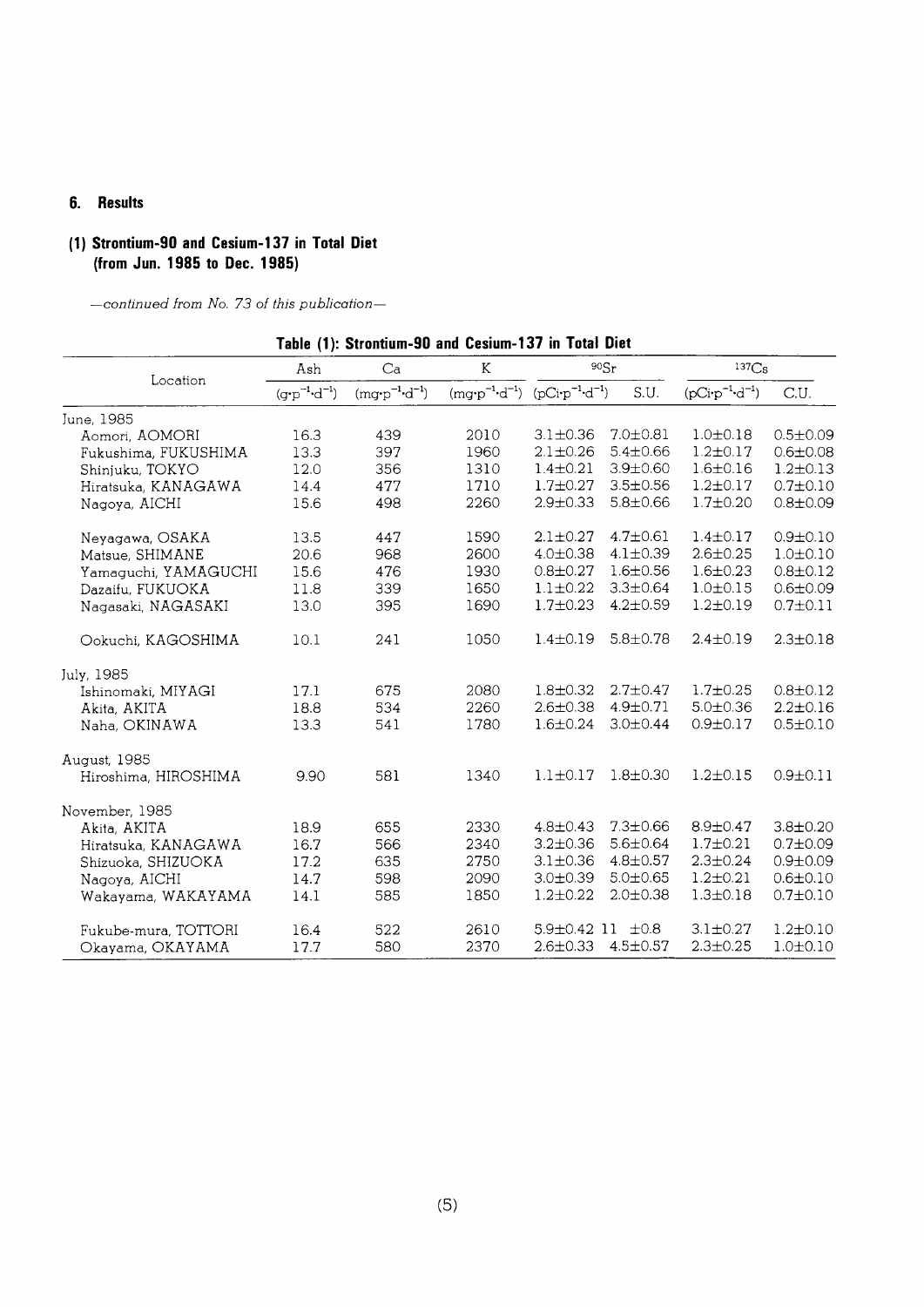|                    | Ash                             | K<br>Ca                   |                                  | 90Sr                              |                | $137C_S$                          |                |
|--------------------|---------------------------------|---------------------------|----------------------------------|-----------------------------------|----------------|-----------------------------------|----------------|
| Location           | $(q \cdot p^{-1} \cdot d^{-1})$ | $(mqrp^{-1}\cdot d^{-1})$ | $(mq \cdot p^{-1} \cdot d^{-1})$ | $(pCi \cdot p^{-1} \cdot d^{-1})$ | S.U.           | $(pCi \cdot p^{-1} \cdot d^{-1})$ | C.U.           |
| Matsuyama, EHIME   | 14.3                            | 616                       | 1830                             | $1.9 \pm 0.26$                    | $3.2 \pm 0.43$ | $1.4 \pm 0.21$                    | $0.8 + 0.11$   |
| Kochi, KOCHI       | 13.3                            | 488                       | 1700                             | $3.2 + 0.30$                      | $6.5 \pm 0.62$ | $1.8 + 0.19$                      | $1.1 \pm 0.11$ |
| Dazaifu, FUKUOKA   | 14.0                            | 483                       | 1990                             | $2.7 + 0.30$                      | $5.6 \pm 0.61$ | $1.7 + 0.19$                      | $0.9 + 0.10$   |
| Saga, SAGA         | 17.8                            | 754                       | 2470                             | $2.0 + 0.31$                      | $2.6 \pm 0.42$ | $1.2 + 0.21$                      | $0.5 \pm 0.08$ |
| Ookuchi, KAGOSHIMA | 15.2                            | 704                       | 1720                             | $3.0 \pm 0.32$                    | $4.2 + 0.46$   | $2.2 + 0.23$                      | $1.3 \pm 0.13$ |
| December, 1985     |                                 |                           |                                  |                                   |                |                                   |                |
| Sapporo, HOKKAIDO  | 18.0                            | 587                       | 2320                             | $2.8 \pm 0.34$                    | $4.8 \pm 0.58$ | $2.1 \pm 0.24$                    | $0.9 + 0.11$   |
| Ishinomaki, MIYAGI | 22.1                            | 1260                      | 2820                             | $3.3 \pm 0.36$                    | $2.6 \pm 0.29$ | $1.6 + 0.22$                      | $0.6 \pm 0.08$ |
| Yamagata, YAMAGATA | 19.0                            | 679                       | 2010                             | $1.7 + 0.31$                      | $2.5 \pm 0.46$ | $2.3 \pm 0.27$                    | $1.2 + 0.13$   |
| Mito, IBARAGI      | 15.6                            | 487                       | 2230                             | $3.1 + 0.33$                      | $6.4 \pm 0.68$ | $1.1 \pm 0.18$                    | $0.5 + 0.08$   |
| Kakogawa, HYOGO    | 13.5                            | 652                       | 1960                             | $2.6 \pm 0.27$                    | $4.0 + 0.42$   | $1.9 + 0.20$                      | $1.0 + 0.10$   |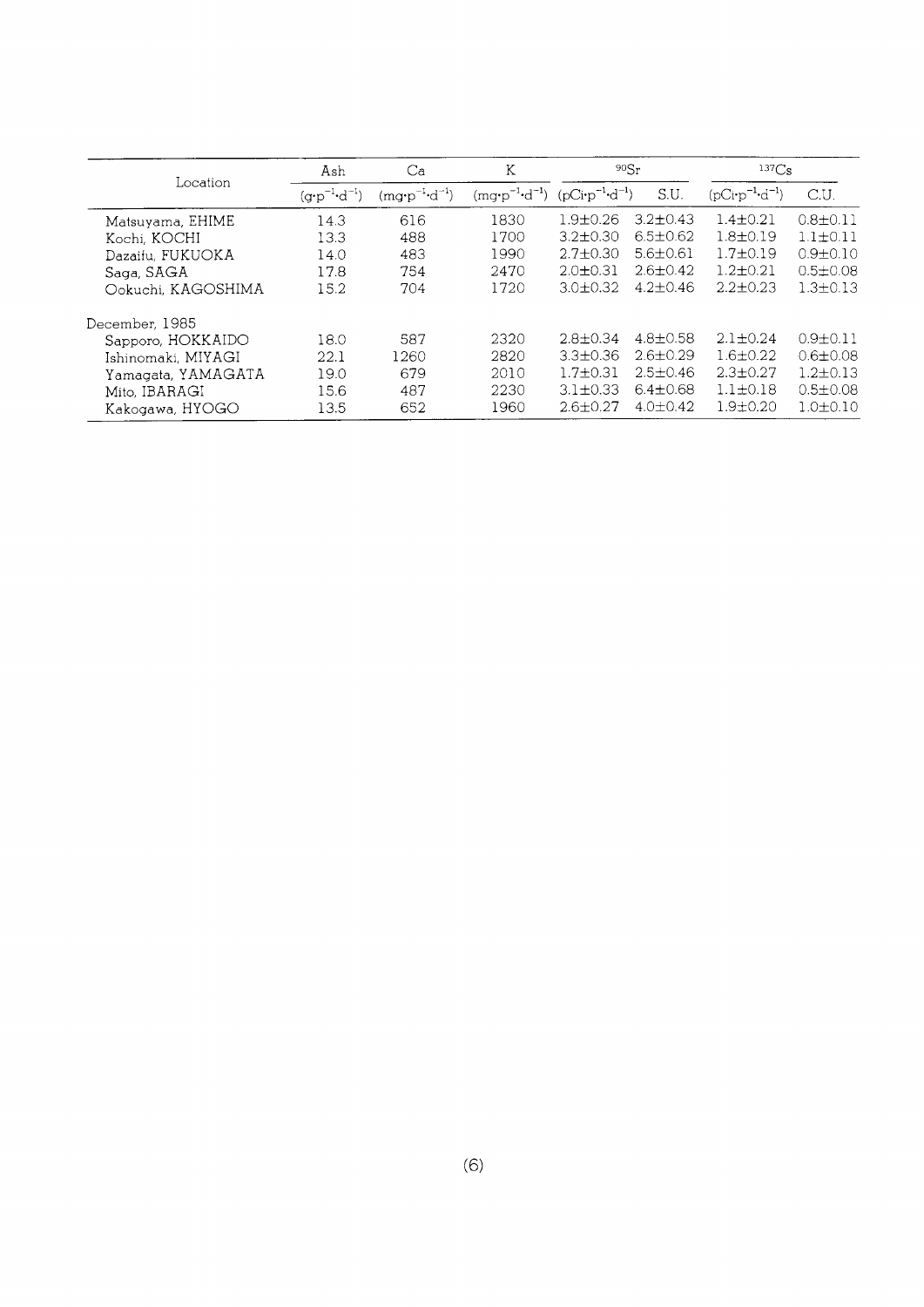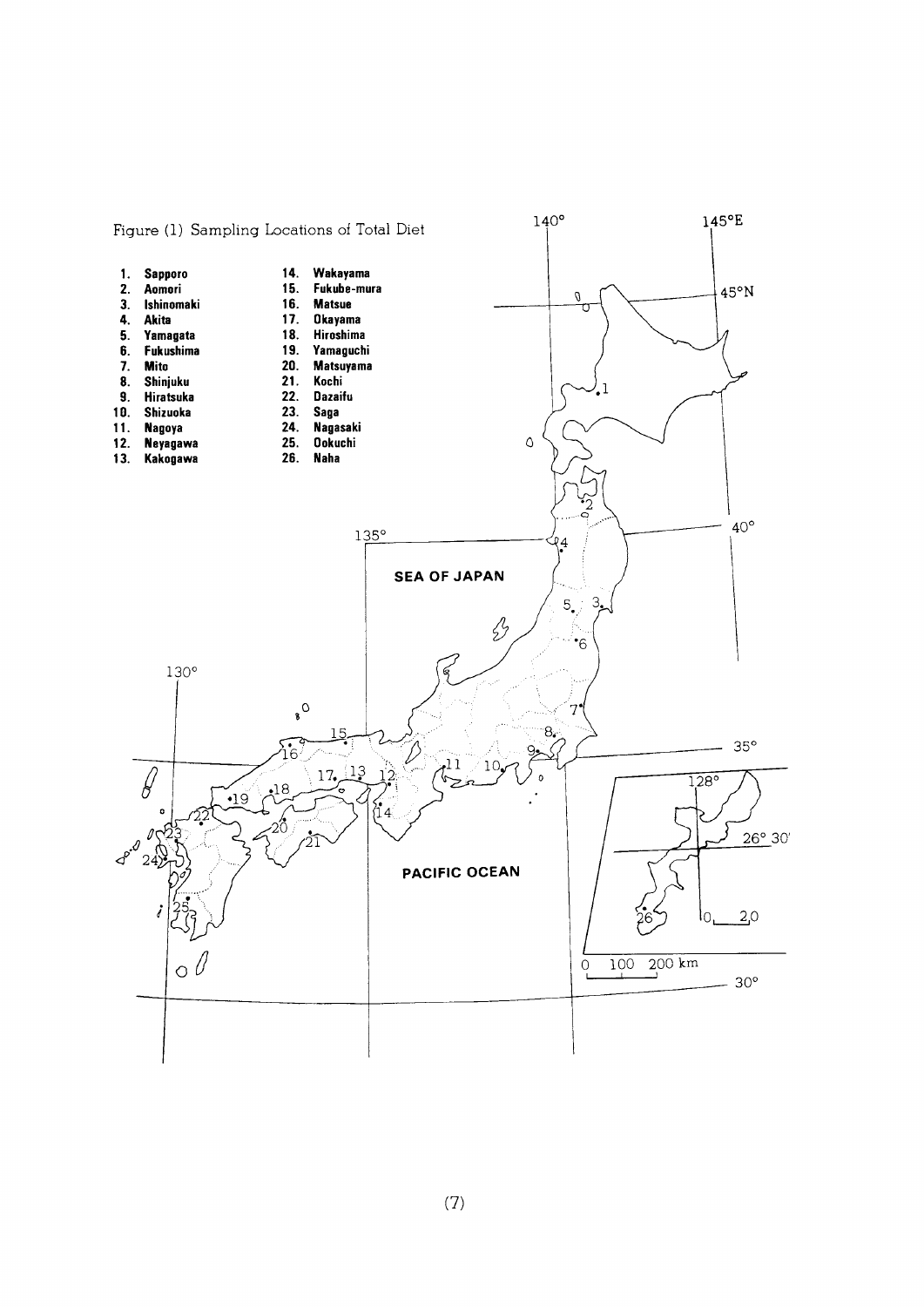# (2)-1 Strontium-90 and Cesium-137 in Rice (producing districts) (from Oct. 1985 to Dec. 1985)

-continued from No. 73 of this publication-

|                      |            |          |         | Table (2)-1: Strontium-90 and Cesium-137 in Rice |          |                |                |
|----------------------|------------|----------|---------|--------------------------------------------------|----------|----------------|----------------|
| Location             | Component  |          |         | 90Sr                                             |          | $137C_S$       |                |
|                      | Ash $(\%)$ | Ca(q/kq) | K(q/kq) | pCi/kg                                           | S.U.     | pCi/ka         | C.U.           |
| October, 1985        |            |          |         |                                                  |          |                |                |
| Maki-machi, NIIGATA  | 0.500      | 0.040    | 0.795   | $0.6 \pm 0.25$                                   | 15±6.3   | $0.2 \pm 0.14$ | $0.2 \pm 0.17$ |
| Hodaka-machi, NAGANO | 0.655      | 0.053    | 1.04    | $0.0 \pm 0.18$                                   | 0±3.3    | $0.1 \pm 0.14$ | $0.1 + 0.13$   |
| November, 1985       |            |          |         |                                                  |          |                |                |
| Mito, IBARAGI        | 0.523      | 0.048    | 0.847   | $0.4 + 0.21$                                     | $9+4.4$  | $7.4 + 0.40$   | $8.7 + 0.47$   |
| Yamaguchi, YAMAGUCHI | 0.649      | 0.054    | 0.713   | $0.7 + 0.19$                                     | $13+3.5$ | $0.1 \pm 0.10$ | $0.1 + 0.15$   |
| December, 1985       |            |          |         |                                                  |          |                |                |
| Tajiri-machi, MIYAGI | 0.643      | 0.047    | 0.945   | $0.0 \pm 0.16$                                   | 0±3.3    | $0.7 \pm 0.17$ | $0.7 \pm 0.18$ |

Table (2)-1: Strontium-90 and Cesium-127 in Bir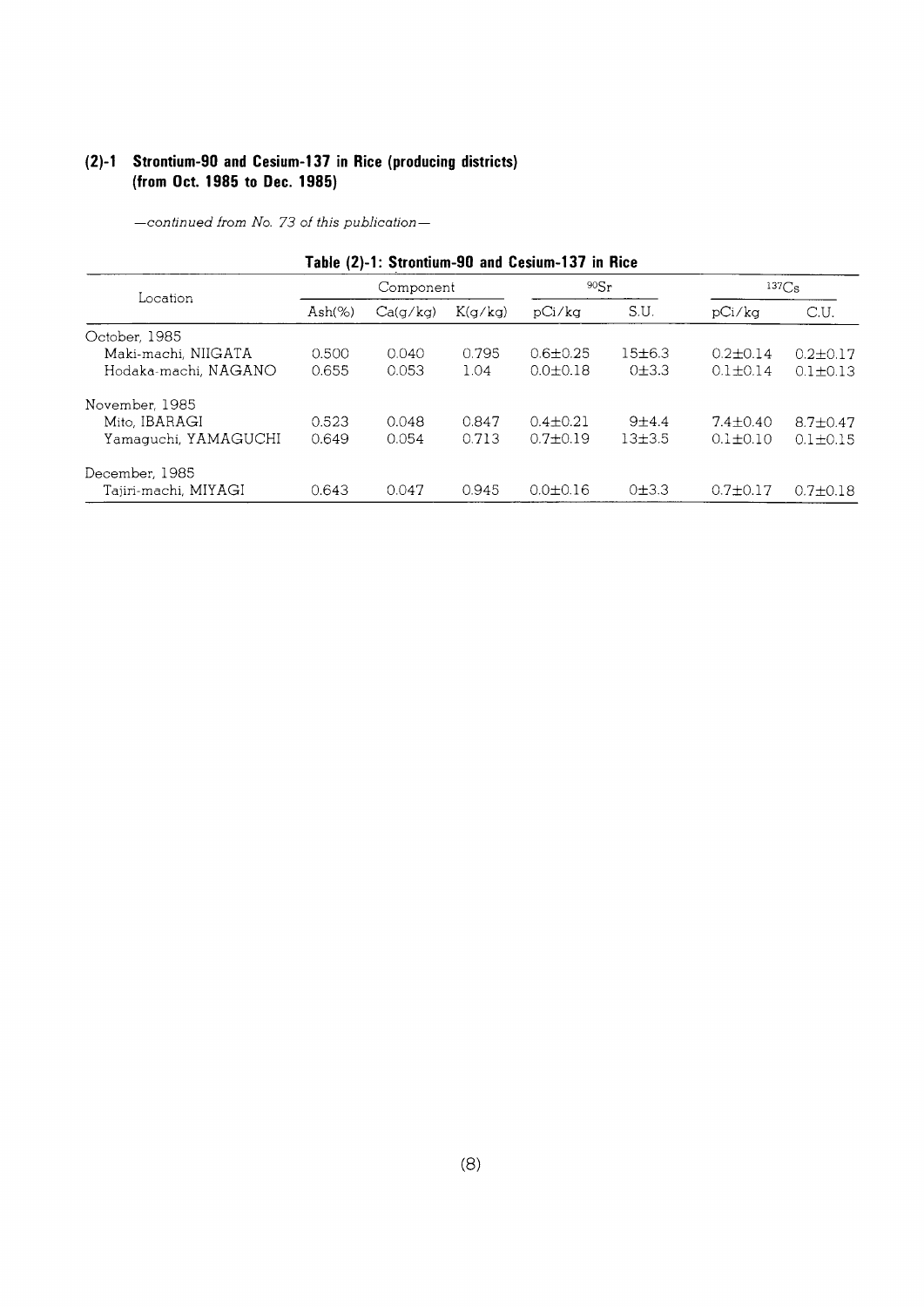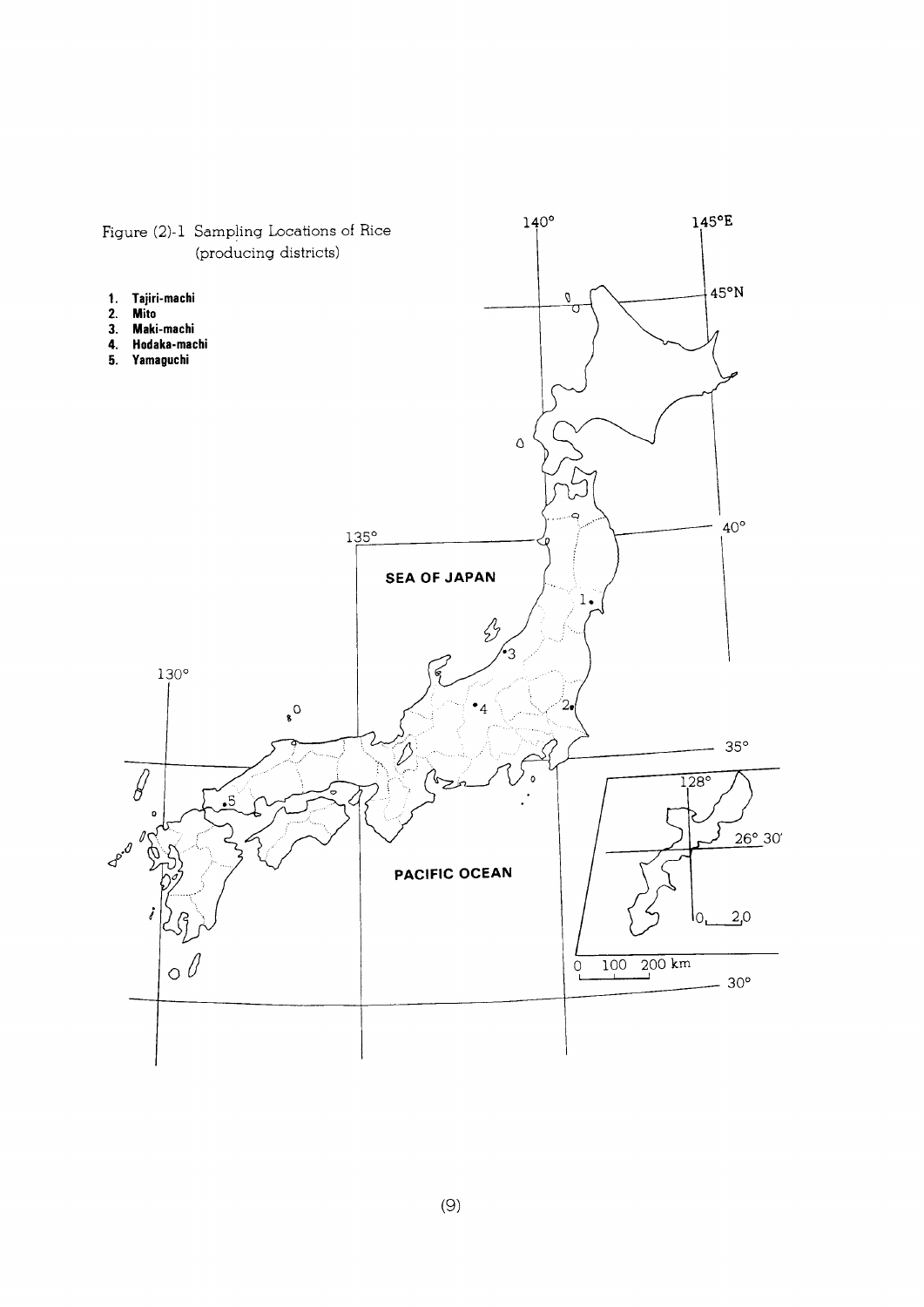# (2)-2 Strontium-90 and Cesium-137 in Rice (consuming districts) (from Sep. 1985 to Dec. 1985)

-continued from No. 73 of this publication-

|                      |           |           |         | Table (2)-2: Strontium-90 and Cesium-137 in Rice |                   |                |                 |
|----------------------|-----------|-----------|---------|--------------------------------------------------|-------------------|----------------|-----------------|
| Location             |           | Component |         | 90Sr                                             |                   |                | $137C_S$        |
|                      | $Ash(\%)$ | Ca(g/kg)  | K(g/kg) | pCi/kg                                           | S.U.              | pCi/kg         | C.U.            |
| September, 1985      |           |           |         |                                                  |                   |                |                 |
| Kanazawa, ISHIKAWA   | 0.644     | 0.061     | 1.43    | $0.8 \pm 0.25$                                   | 13±4.1            | $0.8 \pm 0.18$ | $0.6 \pm 0.13$  |
| October, 1985        |           |           |         |                                                  |                   |                |                 |
| Akita, AKITA         | 0.668     | 0.041     | 1.06    | $1.0 \pm 0.21$                                   | 23±5.2            | $8.6 \pm 0.38$ | $8.1 \pm 0.36$  |
| Shinjuku, TOKYO      | 0.579     | 0.044     | 0.619   | $0.03 \pm 0.21$                                  | $1 + 4.7$         | $0.7 \pm 0.18$ | $1.2 \pm 0.29$  |
| Niigata, NIIGATA     | 0.488     | 0.038     | 0.600   | $0.6 \pm 0.24$                                   | 16±6.4            | $0.9 + 0.19$   | $1.5 \pm 0.32$  |
| November, 1985       |           |           |         |                                                  |                   |                |                 |
| Mito, IBARAGI        | 0.579     | 0.042     | 0.793   | $0.1 \pm 0.15$                                   | $2\pm3.6$         | $1.1 \pm 0.16$ | $1.4 \pm 0.21$  |
| Shizuoka, SHIZUOKA   | 0.540     | 0.044     | 0.955   | $0.3 \pm 0.15$                                   | $7 + 3.5$         | $0.9 + 0.15$   | $1.0 \pm 0.16$  |
| Kyoto, KYOTO         | 0.498     | 0.051     | 1.22    | $0.03 \pm 0.21$                                  | $1 + 4.2$         | $0.1 + 0.14$   | $0.05 \pm 0.12$ |
| Osaka, OSAKA         | 0.551     | 0.047     | 0.964   | $0.6 \pm 0.24$                                   | 14±5.1            | $3.2 \pm 0.28$ | $3.3 \pm 0.29$  |
| Hiroshima, HIROSHIMA | 0.552     | 0.046     | 0.728   | $0.3 \pm 0.14$                                   | $7 + 3.1$         | $1.0 \pm 0.14$ | $1.3 \pm 0.19$  |
| Matsuyama, EHIME     | 0.676     | 0.049     | 0.986   | $0.6 \pm 0.18$                                   | $13 + 3.7$        | $0.4 \pm 0.13$ | $0.5 \pm 0.13$  |
| Saga, SAGA           | 0.656     | 0.048     | 0.859   | $0.6 \pm 0.17$                                   | 13±3.6            | $0.3 \pm 0.12$ | $0.3 \pm 0.14$  |
| Kagoshima, KAGOSHIMA | 0.513     | 0.047     | 1.00    | $0.7 \pm 0.23$                                   | 15±4.9            | $2.8 \pm 0.26$ | $2.8 \pm 0.26$  |
| December, 1985       |           |           |         |                                                  |                   |                |                 |
| Yamagata, YAMAGATA   | 0.668     | 0.050     | 1.15    | $0.4 \pm 0.19$                                   | $8 + 3.8$         | $1.5 \pm 0.20$ | $1.3 \pm 0.18$  |
| Yokohama, KANAGAWA   | 0.549     | 0.044     | 0.779   | $0.2 \pm 0.15$                                   | $5 + 3.3$         | $2.1 \pm 0.19$ | $2.7 \pm 0.24$  |
| Nagoya, AICHI        | 0.597     | 0.056     | 0.829   | $0.04 \pm 0.17$                                  | $1\pm3.0$         | $0.2 \pm 0.13$ | $0.2 \pm 0.16$  |
| Wakayama, WAKAYAMA   | 0.593     | 0.045     | 0.824   | $0.3 \pm 0.14$                                   | $7 + 3.2$         | $0.5 \pm 0.12$ | $0.6 \pm 0.15$  |
| Tottori, TOTTORI     | 0.621     | 0.047     | 0.770   | $0.5 \pm 0.16$                                   | 10±3.4            | $1.0 + 0.15$   | $1.3 \pm 0.20$  |
| Seto-machi, OKAYAMA  | 0.651     | 0.056     | 1.27    | $0.0 \pm 0.14$                                   | 0 <sub>±2.5</sub> | $0.0 \pm 0.10$ | $0.0 \pm 0.08$  |
| Kochi, KOCHI         | 0.581     | 0.054     | 0.947   | $0.6 \pm 0.16$                                   | $10 + 2.9$        | $0.8 \pm 0.13$ | $0.8 \pm 0.14$  |

# $Table(2)$ : Strontium-90and Cesaring  $90a$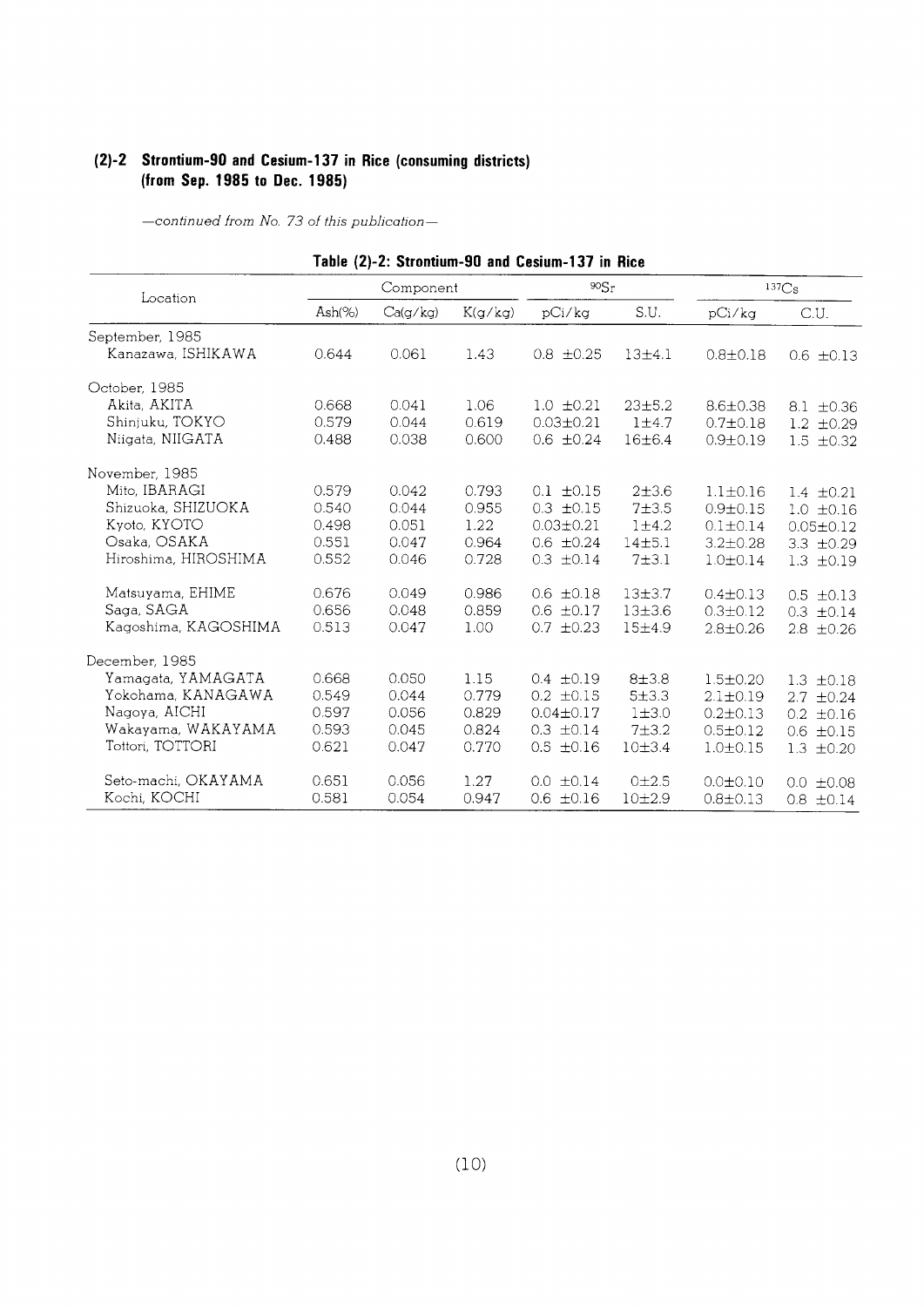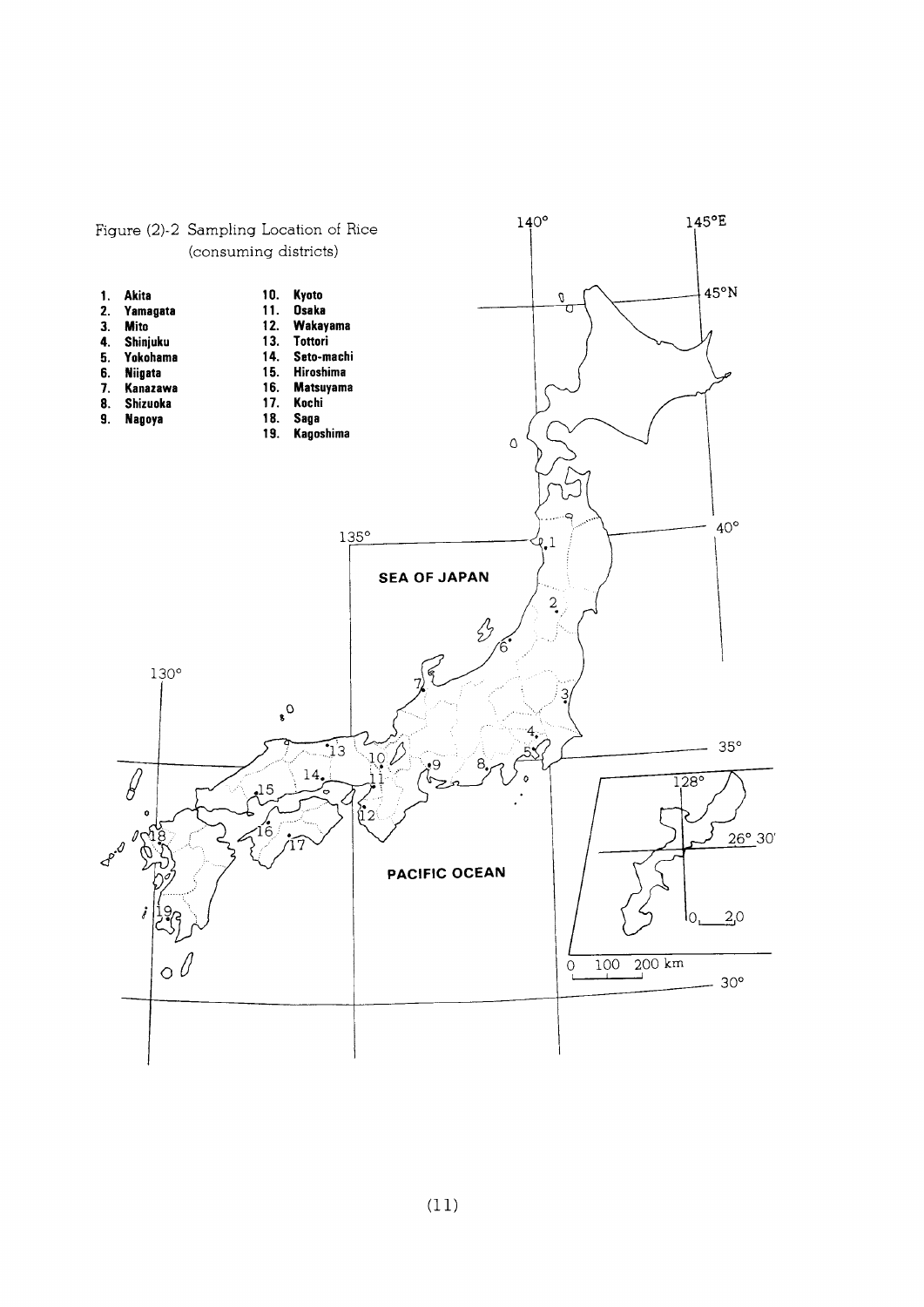# (3)-1 Strontium-90 and Cesium-137 in Milk (producing districts for WHO program) (from Aug. 1985 to Nov. 1985)

|                           | Component            |              |                  | 90Sr           |                | $137C_S$        |                 |
|---------------------------|----------------------|--------------|------------------|----------------|----------------|-----------------|-----------------|
| Location                  | $\text{Ash}(g/\ell)$ | $Ca(g/\ell)$ | $K(\alpha/\ell)$ | $pCi/\ell$     | S.U.           | $pCi/\ell$      | C.U.            |
| August, 1985              |                      |              |                  |                |                |                 |                 |
| Sapporo, HOKKAIDO         | 7.36                 | 1.17         | 1.66             | $1.1 \pm 0.21$ | $0.9 + 0.18$   | $1.2 \pm 0.19$  | $0.7 \pm 0.12$  |
| Hachijo-Island, TOKYO     | 6.86                 | 0.996        | 1.40             | $7.6 \pm 0.41$ | $7.6 \pm 0.41$ | ±0.6<br>20      | 14 $\pm 0.4$    |
| Nishikawa-machi, NIIGATA  | 7.32                 | 1.05         | 1.58             | $1.3 \pm 0.24$ | $1.2 + 0.23$   | $3.2 + 0.27$    | $2.0 + 0.17$    |
| Katsuyama, FUKUI          | 7.57                 | 1.11         | 1.67             | $1.6 + 0.25$   | $1.4 \pm 0.23$ | $3.1 \pm 0.26$  | $1.8 + 0.16$    |
| Nose-machi, OSAKA         | 7.21                 | 1.03         | 1.59             | $0.9 + 0.20$   | $0.9 + 0.19$   | $0.9 + 0.19$    | $0.6 \pm 0.12$  |
| Yakumo-mura, SHIMANE      | 7.39                 | 1.01         | 1.62             | $2.5 \pm 0.28$ | $2.4 \pm 0.28$ | $5.8 \pm 0.33$  | $3.6 \pm 0.20$  |
| Takamiya-machi, HIROSHIMA | 6.47                 | 0.939        | 1.45             | $0.7 \pm 0.18$ | $0.8 \pm 0.19$ | $0.7 \pm 0.16$  | $0.5 + 0.11$    |
| Kochi, KOCHI              | 7.38                 | 1.11         | 1.60             | $2.3 \pm 0.27$ | $2.1 \pm 0.25$ | $2.2 \pm 0.24$  | $1.4 \pm 0.15$  |
| Fukuma-machi, FUKUOKA     | 7.70                 | 1.30         | 1.54             | $0.7 \pm 0.21$ | $0.5 \pm 0.16$ | $2.4 \pm 0.26$  | $1.5 \pm 0.17$  |
| Kajiki-machi, KAGOSHIMA   | 7.34                 | 1.11         | 1.61             | $0.9 \pm 0.21$ | $0.9 + 0.19$   | $3.3 \pm 0.26$  | $2.1 \pm 0.16$  |
| November, 1985            |                      |              |                  |                |                |                 |                 |
| Sapporo, HOKKAIDO         | 7.50                 | 1.29         | 1.54             | $1.4 \pm 0.23$ | $1.1 \pm 0.18$ | $4.3 \pm 0.29$  | $2.8 \pm 0.19$  |
| Hachijo-Island, TOKYO     | 7.46                 | 1.16         | 1.50             | $8.8 \pm 0.44$ | 7.6±0.38       | $\pm 0.7$<br>30 | $\pm 0.5$<br>20 |
| Nishikawa-machi, NIIGATA  | 7.60                 | 1.23         | 1.73             | $1.3 \pm 0.23$ | $1.0 \pm 0.19$ | $1.2 \pm 0.19$  | $0.7 + 0.11$    |
| Katsuyama, FUKUI          | 7.83                 | 1.19         | 1.59             | $1.6 \pm 0.25$ | $1.4 \pm 0.21$ | $1.4 \pm 0.23$  | $0.9 + 0.14$    |
| Nose-machi, OSAKA         | 7.52                 | 1.16         | 1.55             | $0.7 \pm 0.20$ | $0.6 \pm 0.17$ | $0.6 \pm 0.17$  | $0.4 \pm 0.11$  |
| Takamiya-machi, HIROSHIMA | 6.96                 | 1.08         | 1.48             | $1.0 + 0.22$   | $0.9 + 0.20$   | $0.4 \pm 0.15$  | $0.3 \pm 0.10$  |
| Kochi, KOCHI              | 7.45                 | 1.13         | 1.64             | $1.6 \pm 0.26$ | $1.4 \pm 0.23$ | $1.0 + 0.18$    | $0.6 \pm 0.11$  |
| Fukuma-machi, FUKUOKA     | 7.95                 | 1.33         | 1.58             | $0.8 \pm 0.21$ | $0.6 \pm 0.16$ | $3.1 \pm 0.27$  | $2.0 \pm 0.17$  |
| Kajiki-machi, KAGOSHIMA   | 7.50                 | 1.17         | 1.60             | $1.2 + 0.23$   | $1.1 \pm 0.19$ | $1.4 \pm 0.19$  | $0.9 \pm 0.12$  |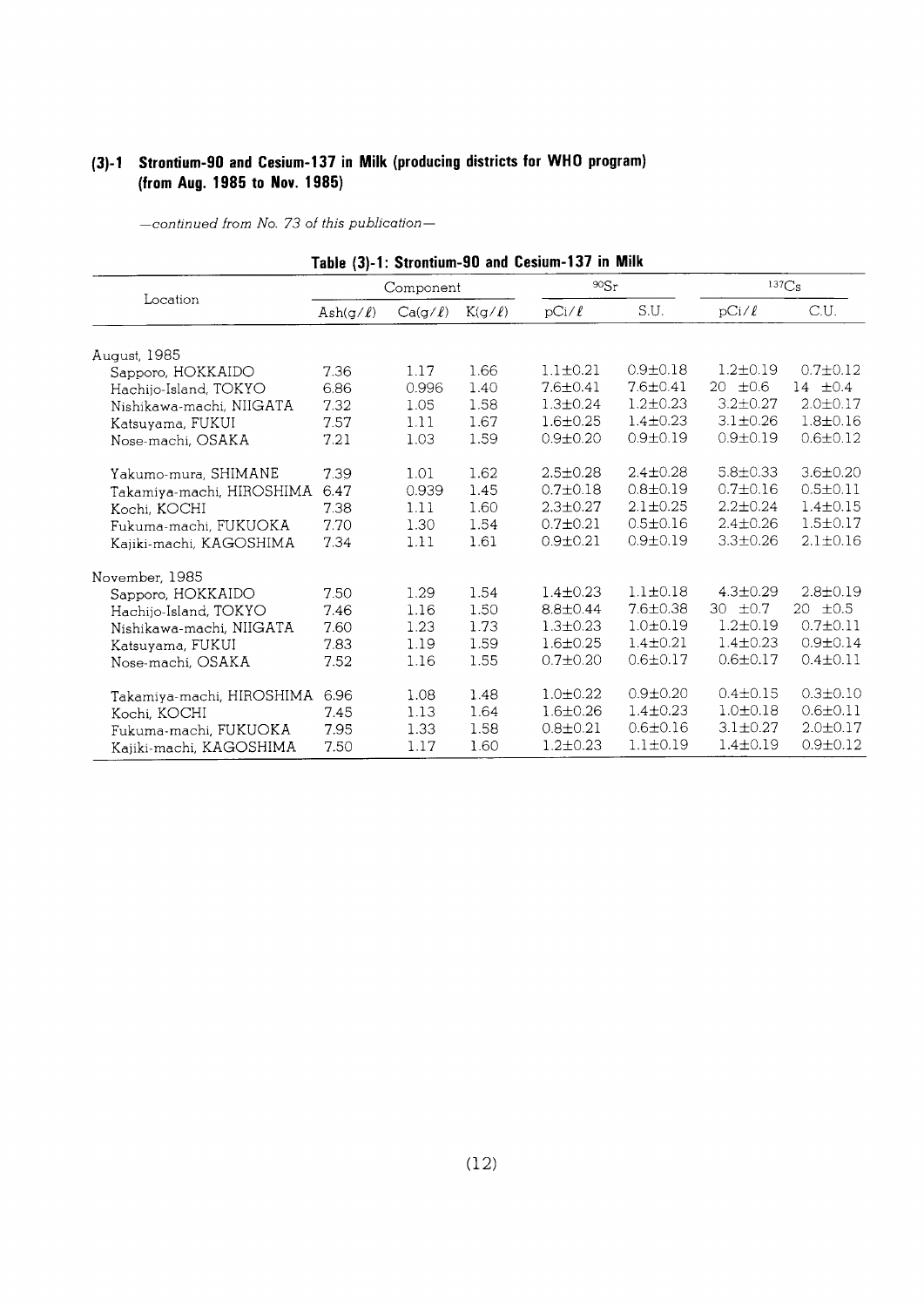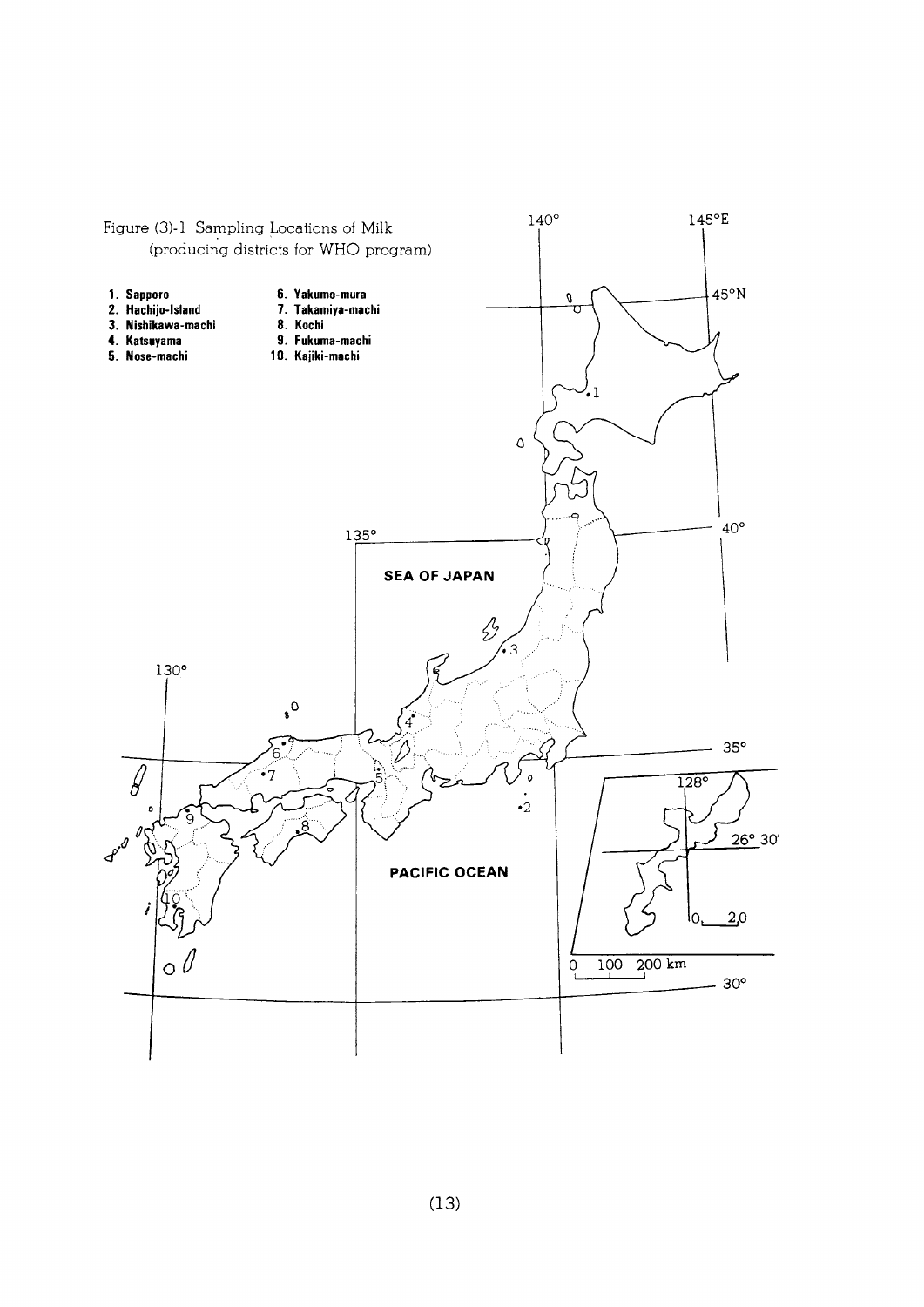# (3)-2 Strontium-90 and Cesium-137 in Mik (producing districts for domestic program) (from Aug. 1985 to Oct. 1985)

-continued from No. 73 of this publication-

|                          |                      |              |             | lable (3)-2: Strontium-90 and Cesium-137 in Milk |                |                |                |
|--------------------------|----------------------|--------------|-------------|--------------------------------------------------|----------------|----------------|----------------|
|                          | Component            |              |             | 90Sr                                             |                | $137C_S$       |                |
| Location                 | $\text{Ash}(q/\ell)$ | $Ca(q/\ell)$ | $K(q/\ell)$ | $pCi/\ell$                                       | S.U.           | $pCi/\ell$     | C.U.           |
| August, 1985             |                      |              |             |                                                  |                |                |                |
| Aomori, AOMORI           | 7.73                 | 1.18         | 1.62        | $7.0+0.41$                                       | $5.9 \pm 0.35$ | $6.9 \pm 0.37$ | $4.2 \pm 0.23$ |
| Mito, IBARAGI            | 7.36                 | 1.08         | 1.70        | $1.0 + 0.21$                                     | $0.9 + 0.20$   | $0.7 \pm 0.17$ | $0.4 \pm 0.10$ |
| Oshimizu-machi, ISHIKAWA | 7.20                 | 1.12         | 1.61        | $1.9 + 0.28$                                     | $1.7 + 0.25$   | $0.6 \pm 0.17$ | $0.4 + 0.11$   |
| Mihara-machi, HYOGO      | 7.19                 | 1.07         | 1.66        | $0.6 + 0.19$                                     | $0.6 \pm 0.18$ | $0.6 + 0.16$   | $0.4 \pm 0.10$ |
| Matsuvama, EHIME         | 7.42                 | 1.08         | 1.44        | $0.3 \pm 0.18$                                   | $0.3 + 0.17$   | $0.7 \pm 0.18$ | $0.5 + 0.13$   |
| October, 1985            |                      |              |             |                                                  |                |                |                |
| Yamato-machi, SAGA       | 7.43                 | 1.20         | 1.59        | $1.0 \pm 0.23$                                   | $0.8{\pm}0.19$ | $1.3 \pm 0.19$ | $0.8 \pm 0.12$ |

Toble (2) 2. Ctrontium-00 and Casium-137 in Milk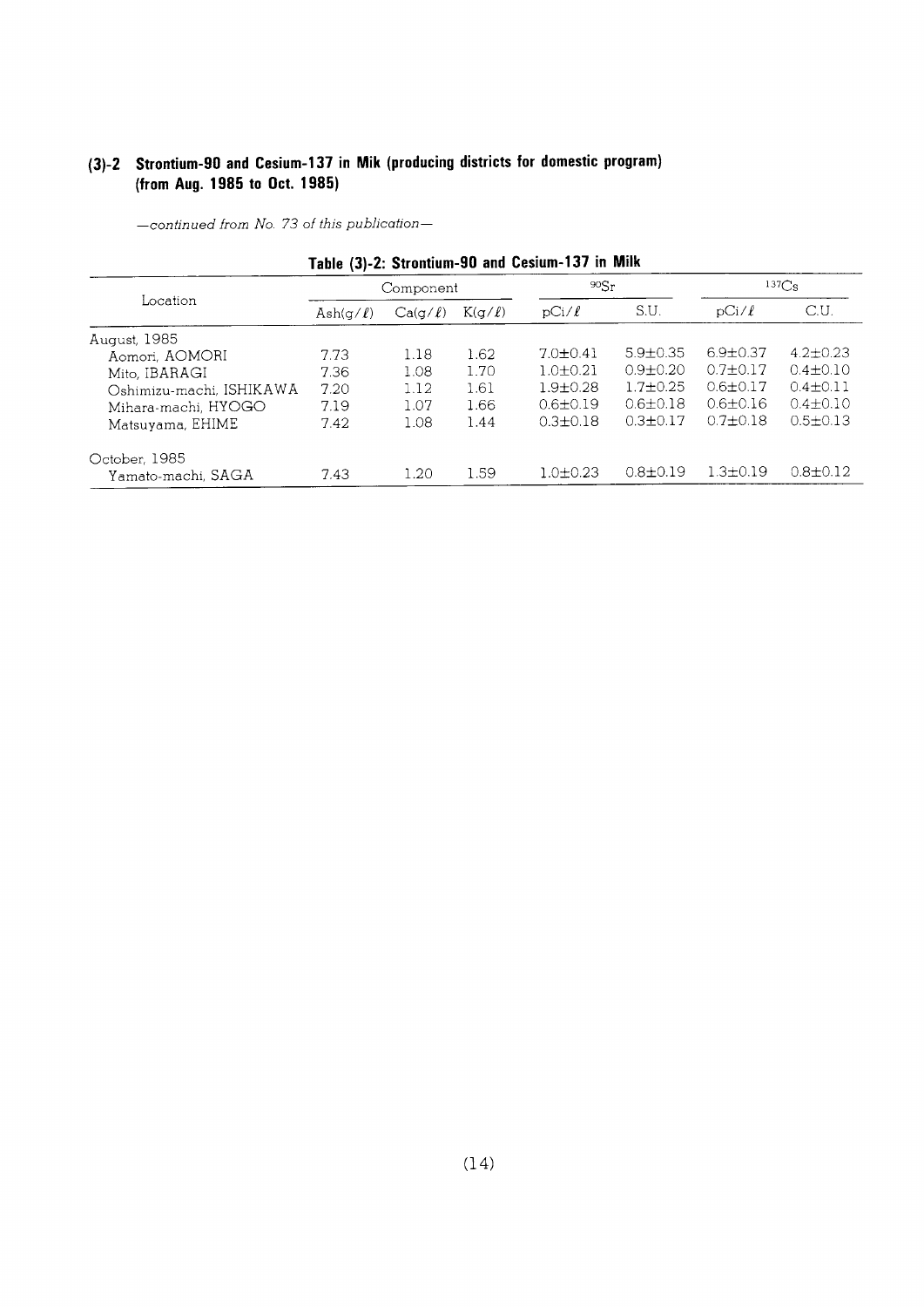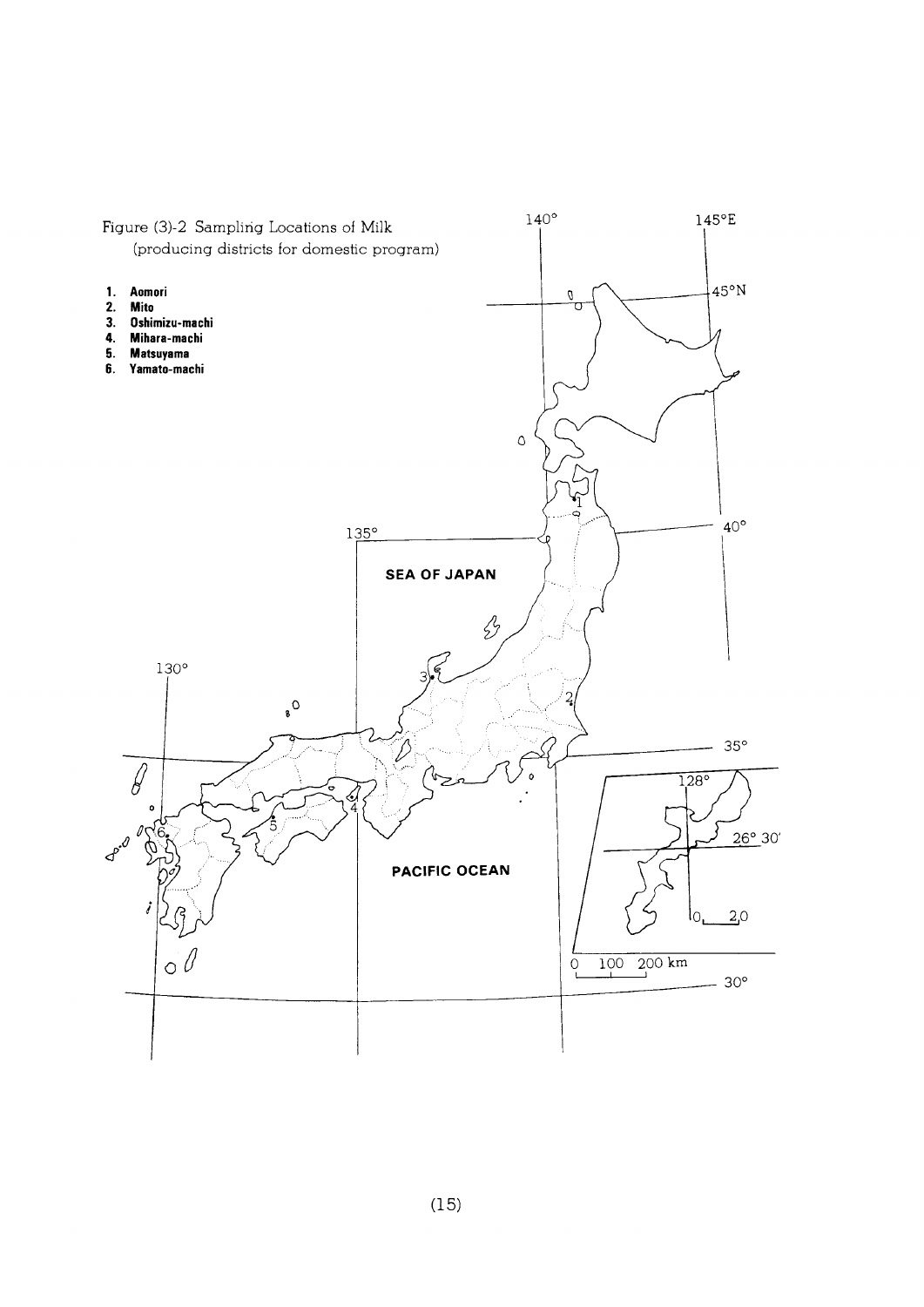## (3)-3 Strontium-90andCesium-137inMilk(COnSumingdistricts) (from Jul. 1985 to Dec. 198

|                               |                |              |             | Table (3)-3: Strontium-90 and Cesium-137 in Milk |                |                |                |
|-------------------------------|----------------|--------------|-------------|--------------------------------------------------|----------------|----------------|----------------|
|                               |                | Component    |             | $90S_r$                                          |                | $137C_S$       |                |
| Location                      | Ash $(g/\ell)$ | $Ca(g/\ell)$ | $K(g/\ell)$ | $pCi/\ell$                                       | S.U.           | $pCi/\ell$     | C.U.           |
| July, 1985                    |                |              |             |                                                  |                |                |                |
| Yokohama, KANAGAWA            | 7.41           | 1.02         | 1.56        | $0.9 + 0.24$                                     | $0.9 + 0.23$   | $1.3 + 0.20$   | $0.9 + 0.13$   |
| Yonagusuku-mura, OKINAWA 7.04 |                | 1.07         | 1.56        | $0.4 + 0.19$                                     | $0.4 \pm 0.18$ | $1.1 \pm 0.19$ | $0.7 \pm 0.12$ |
| August, 1985                  |                |              |             |                                                  |                |                |                |
| Sapporo, HOKKAIDO             | 7.33           | 1.13         | 1.59        | $1.6 \pm 0.24$                                   | $1.5 \pm 0.21$ | $2.8 \pm 0.24$ | $1.8 + 0.15$   |
| Akita, AKITA                  | 6.92           | 1.04         | 1.55        | $2.1 \pm 0.25$                                   | $2.0 \pm 0.24$ | $1.7 + 0.20$   | $1.1 \pm 0.13$ |
| Yamagata, YAMAGATA            | 6.72           | 0.960        | 1.44        | $1.4 \pm 0.21$                                   | $1.4 \pm 0.22$ | $0.4 \pm 0.14$ | $0.3 \pm 0.10$ |
| Shinjuku, TOKYO               | 6.81           | 0.991        | 1.48        | $0.5 \pm 0.20$                                   | $0.5 \pm 0.20$ | $0.8 \pm 0.18$ | $0.6 \pm 0.12$ |
| Niigata, NIIGATA              | 7.53           | 1.08         | 1.65        | $1.5 \pm 0.26$                                   | $1.4 \pm 0.24$ | $1.4 \pm 0.22$ | $0.8 + 0.13$   |
| Fukui, FUKUI                  | 7.00           | 1.03         | 1.51        | $1.6 \pm 0.21$                                   | $1.5 \pm 0.21$ | $1.7 \pm 0.21$ | $1.1 \pm 0.14$ |
| Nagano, NAGANO                | 7.27           | 1.02         | 1.49        | $1.4 + 0.22$                                     | $1.3 + 0.21$   | $1.2 \pm 0.21$ | $0.8 \pm 0.14$ |
| Shizuoka, SHIZUOKA            | 7.28           | 1.11         | 1.50        | $1.4 + 0.23$                                     | $1.2 \pm 0.20$ | $1.7 + 0.21$   | $1.1 \pm 0.14$ |
| Nagoya, AICHI                 | 7.31           | 1.11         | 1.60        | $0.7 \pm 0.20$                                   | $0.7 \pm 0.18$ | $0.8 \pm 0.17$ | $0.5 \pm 0.11$ |
| Osaka, OSAKA                  | 6.57           | 0.961        | 1.43        | $1.0 \pm 0.19$                                   | $1.0 \pm 0.20$ | $0.5 \pm 0.16$ | $0.4 \pm 0.11$ |
| Wakayama, WAKAYAMA            | 7.06           | 1.08         | 1.56        | $1.0 + 0.22$                                     | $1.0 \pm 0.20$ | $0.7 + 0.17$   | $0.5 \pm 0.11$ |
| Yonago, TOTTORI               | 7.11           | 0.989        | 1.37        | $0.7 \pm 0.21$                                   | $0.7 + 0.21$   | $3.8 \pm 0.29$ | $2.8 \pm 0.21$ |
| Matsue, SHIMANE               | 7.09           | 1.07         | 1.52        | $1.3 \pm 0.22$                                   | $1.2 \pm 0.21$ | $3.0 \pm 0.26$ | $2.0 \pm 0.17$ |
| Okayama, OKAYAMA              | 6.78           | 1.02         | 1.46        | $1.2 \pm 0.21$                                   | $1.1 \pm 0.21$ | $1.2 \pm 0.19$ | $0.8 \pm 0.13$ |
| Hiroshima, HIROSHIMA          | 7.00           | 1.00         | 1.54        | $0.5 \pm 0.19$                                   | $0.5 \pm 0.19$ | $0.6 \pm 0.19$ | $0.4 \pm 0.12$ |
| Yamaguchi, YAMAGUCHI          | 7.12           | 1.05         | 1.56        | $0.8 + 0.20$                                     | $1.8 \pm 0.19$ | $1.2 \pm 0.20$ | $0.8 \pm 0.13$ |
| Matsuyama, EHIME              | 7.64           | 1.07         | 1.52        | $0.7 \pm 0.22$                                   | $0.6 \pm 0.20$ | $1.3 \pm 0.19$ | $0.9 + 0.13$   |
| Kochi, KOCHI                  | 7.14           | 1.06         | 1.55        | $1.2 \pm 0.21$                                   | $1.1 \pm 0.20$ | $1.3 \pm 0.19$ | $0.8 \pm 0.13$ |
| Chikushino, FUKUOKA           | 7.32           | 1.08         | 1.61        | $1.0 \pm 0.22$                                   | $1.0 + 0.20$   | $2.5 \pm 0.24$ | $1.5 + 0.15$   |
| Nagasaki, NAGASAKI            | 6.84           | 1.02         | 1.50        | $0.6 \pm 0.23$                                   | $0.6 \pm 0.22$ | $0.8 \pm 0.18$ | $0.5 \pm 0.12$ |
| Kagoshima, KAGOSHIMA          | 7.31           | 1.09         | 1.61        | $0.8 + 0.19$                                     | $0.7 \pm 0.18$ | $3.1 + 0.26$   | $1.9 + 0.16$   |
| September, 1985               |                |              |             |                                                  |                |                |                |
| Sendai, MIYAGI                | 7.13           | 1.05         | 1.58        | $0.9 + 0.21$                                     | $0.8 + 0.20$   | $1.0 \pm 0.20$ | $0.7 + 0.12$   |
| October, 1985                 |                |              |             |                                                  |                |                |                |
| Kyoto, KYOTO                  | 7.08           | 1.09         | 1.59        | $0.7 \pm 0.18$                                   | $0.7 \pm 0.17$ | $0.5 \pm 0.14$ | $0.3 \pm 0.09$ |
| December, 1985                |                |              |             |                                                  |                |                |                |
| Akita, AKITA                  | 7.32           | 1.18         | 1.61        | $1.4 \pm 0.22$                                   | $1.2 \pm 0.19$ | $1.9 + 0.21$   | $1.2 \pm 0.13$ |
| Yokohama, KANAGAWA            | 7.44           | 1.16         | 1.62        | $0.8 + 0.20$                                     | $0.7 \pm 0.17$ | $1.6 \pm 0.20$ | $1.0 + 0.13$   |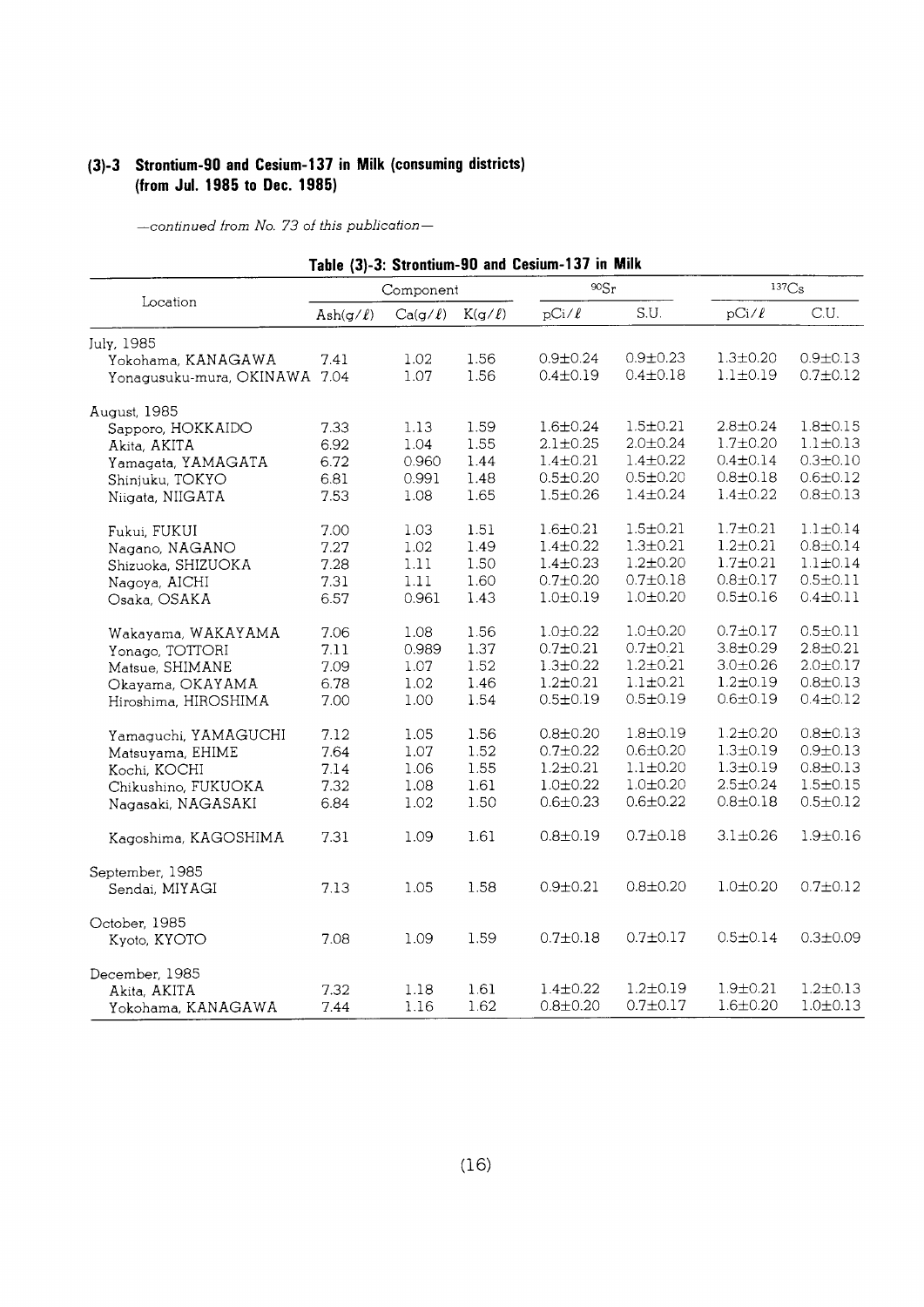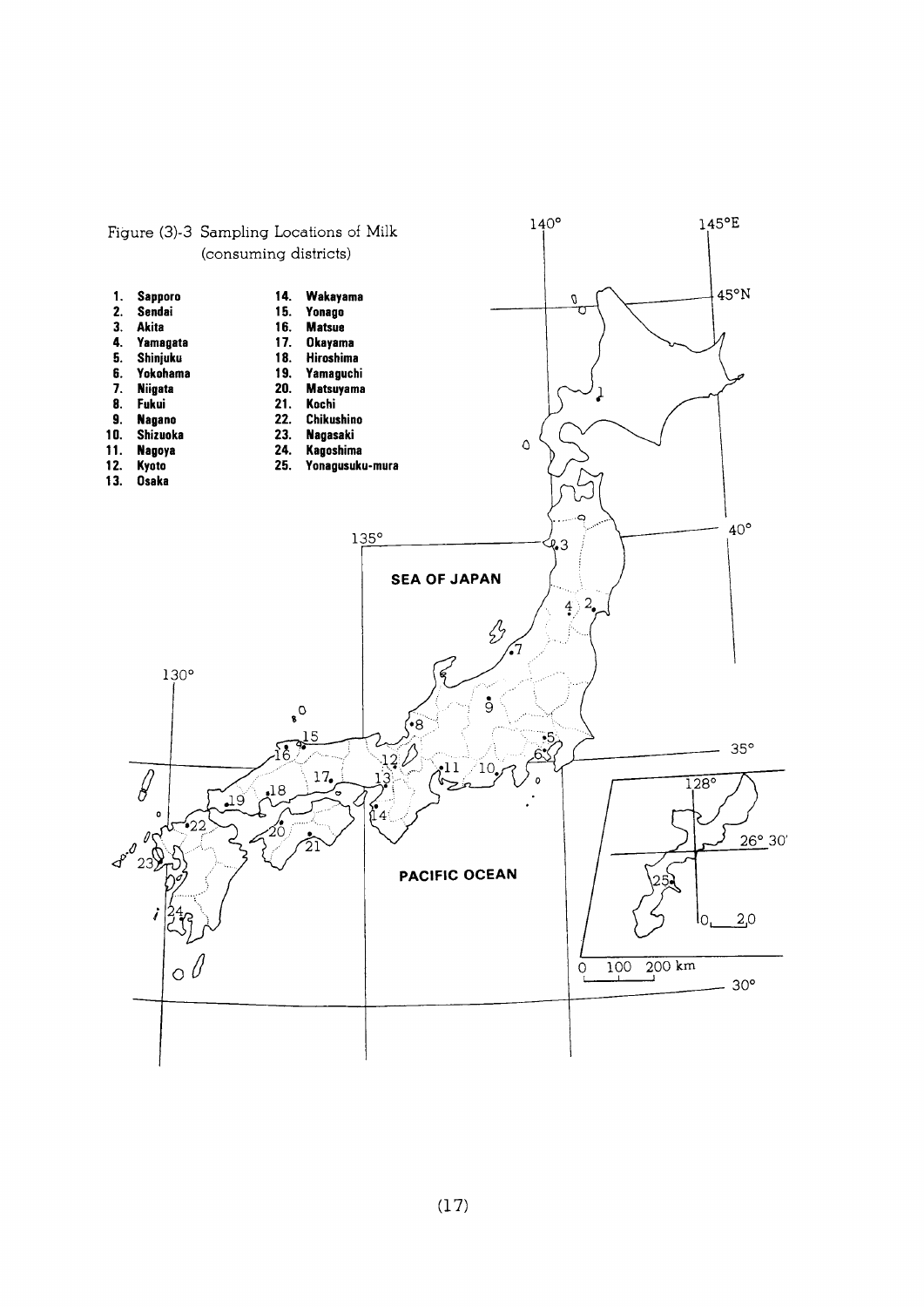# (3)-4 Strontium-90 and Cesium-137 in Milk (powderd milk)

-continued from No. 73 of this publication-

|               |           | Component |                | 90Sr           |                | $137C_S$        |                               |  |
|---------------|-----------|-----------|----------------|----------------|----------------|-----------------|-------------------------------|--|
| Market Milk   | $Ash(\%)$ | Ca(q/kg)  | K(q/kq)        | pCi/ka         | S.U.           | pCi/ka          | C.U.                          |  |
| October, 1985 |           |           |                |                |                |                 |                               |  |
| Meiji         | 2.51      | 3.94      | 5.92           | $5.3 + 0.45$   | $1.3 \pm 0.11$ | 21<br>$\pm 0.7$ | $3.5 \pm 0.12$                |  |
| Yukijirushi   | 2.63      | 3.68      | $5.92^{\circ}$ | $2.7 \pm 0.38$ | $0.7 \pm 0.10$ | $+0.5$<br>11    | 1.8+0.09                      |  |
| Wakodo        | 2.57      | 4.09      | 5.35           | $3.5 \pm 0.39$ | $0.9 + 0.10$   |                 | $6.1 \pm 0.41$ $1.1 \pm 0.08$ |  |
| Morinaga      | 2.42      | 3.44      | 5.66           | $4.1 + 0.41$   | $1.2 \pm 0.12$ |                 | $9.1 \pm 0.48$ 1.6 $\pm$ 0.08 |  |
| *Meiii        | 8.12      | 13.2      | 16.6           | $+1.3$<br>31   | $2.3 \pm 0.10$ | 110<br>±2       | $6.7 \pm 0.12$                |  |
| *Morinaga     | 8.17      | 13.0      | 17.6           | ±1.0<br>18     | $1.4 \pm 0.08$ | 26<br>±1.0      | $1.5 \pm 0.06$                |  |

\*Skim milk.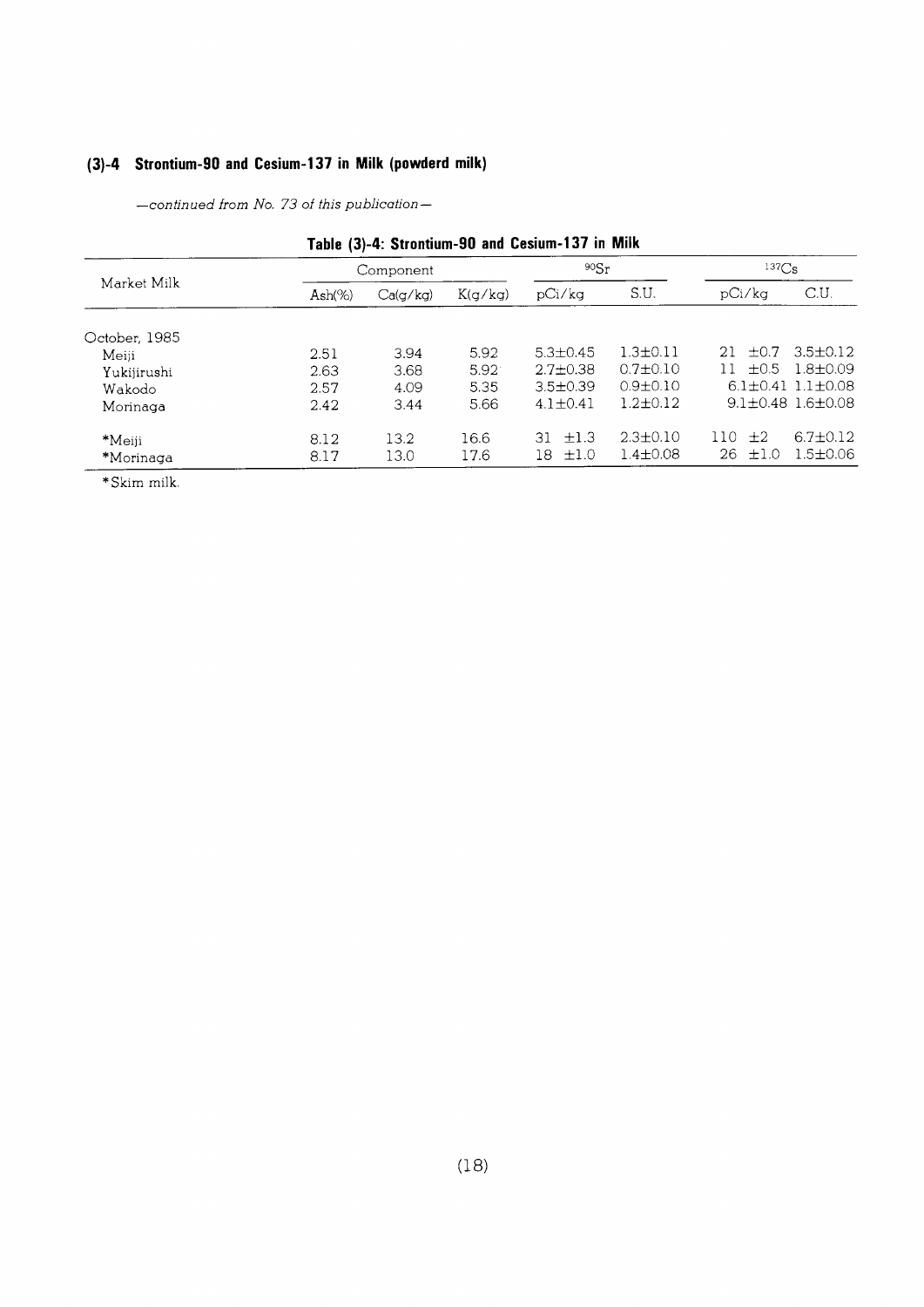# (4)-1 Strontium-90 and Cesium-137 in Vegetables (producing districts) (from May 1985 to Dec. 1985)

|                                                                                                                         |                                           |                                           |                                      | Table (4)-1: Strontium-90 and Cesium-137 in Vegetables                             |                                                                                |                                                                                        |                                                                                        |
|-------------------------------------------------------------------------------------------------------------------------|-------------------------------------------|-------------------------------------------|--------------------------------------|------------------------------------------------------------------------------------|--------------------------------------------------------------------------------|----------------------------------------------------------------------------------------|----------------------------------------------------------------------------------------|
|                                                                                                                         |                                           | Component                                 |                                      | 90Sr                                                                               |                                                                                | 137C <sub>s</sub>                                                                      |                                                                                        |
| Location                                                                                                                | $Ash(\%)$                                 | $Ca(g/kg)$ $K(g/kg)$                      |                                      | pCi/kg                                                                             | S.U.                                                                           | pCi/kg                                                                                 | C.U.                                                                                   |
| (Japanese radish)                                                                                                       |                                           |                                           |                                      |                                                                                    |                                                                                |                                                                                        |                                                                                        |
| May, 1985<br>Tahara-machi, AICHI                                                                                        | 0.798                                     | 0.248                                     | 3.66                                 | $0.6 \pm 0.28$                                                                     | $2.0 \pm 1.1$                                                                  | $0.02 \pm 0.14$                                                                        | $0.01 \pm 0.04$                                                                        |
| July, 1985<br>Oota, SHIMANE                                                                                             | 0.565                                     | 0.233                                     | 2.33                                 | 38 ±0.8                                                                            | $160 + 4$                                                                      | $9.5 \pm 0.36$                                                                         | 4.1 $\pm 0.15$                                                                         |
| August, 1985<br>Ishikari-machi, HOKKAIDO                                                                                | 0.558                                     | 0.265                                     | 1.61                                 | $19 \pm 0.6$                                                                       | 72 ±2.2                                                                        | $2.0 \pm 0.17$                                                                         | $1.2 \pm 0.11$                                                                         |
| October, 1985<br>Saku, NAGANO                                                                                           | 0.450                                     | 0.286                                     | 1.52                                 | $1.6 \pm 0.29$                                                                     | $5.6 \pm 1.0$                                                                  | $0.2 \pm 0.18$                                                                         | $0.1 \pm 0.12$                                                                         |
| November, 1985<br>Fukui, FUKUI<br>Gotenba, SHIZUOKA<br>Akashi, HYOGO<br>Shime-machi, FUKUOKA<br>Kaimon-machi, KAGOSHIMA | 0.479<br>0.599<br>0.607<br>0.579<br>0.754 | 0.224<br>0.241<br>0.284<br>0.276<br>0.245 | 1.88<br>2.61<br>2.53<br>2.37<br>3.29 | 13 $\pm 0.7$<br>$2.8 \pm 0.26$<br>$2.9 + 0.29$<br>$2.2 \pm 0.40$<br>$4.7 \pm 0.39$ | 56 ±3.0<br>$12$ $\pm 1.1$<br>$10$ $\pm 1.0$<br>$8.0 \pm 1.4$<br>$19$ $\pm 1.6$ | $0.6 \pm 0.19$<br>$0.9 \pm 0.16$<br>$0.2 \pm 0.11$<br>$0.5 \pm 0.19$<br>$0.7 \pm 0.14$ | $0.3 \pm 0.10$<br>$0.3 \pm 0.06$<br>$0.1 \pm 0.04$<br>$0.2 \pm 0.08$<br>$0.2 \pm 0.04$ |
| December, 1985<br>Wakayama, WAKAYAMA<br>Kokufu-machi, TOTTORI                                                           | 0.524<br>0.673                            | 0.241<br>0.225                            | 1.93<br>2.40                         | $0.6 \pm 0.25$<br>$8.3 \pm 0.46$                                                   | $2.4 \pm 1.0$<br>37 ±2.0                                                       | $0.2 \pm 0.19$<br>$0.2 \pm 0.13$                                                       | $0.1 \pm 0.10$<br>$0.1 \pm 0.05$                                                       |
| (Spinach)                                                                                                               |                                           |                                           |                                      |                                                                                    |                                                                                |                                                                                        |                                                                                        |
| May, 1985<br>Tahara-machi, AICHI                                                                                        | 1.01                                      | 0.391                                     | 4.31                                 | $0.4 \pm 0.28$                                                                     |                                                                                | $1.1 \pm 0.71$ 0.1 $\pm 0.15$                                                          | $0.03 \pm 0.03$                                                                        |
| July, 1985<br>Oota, SHIMANE                                                                                             | 1.46                                      | 0.734                                     | 5.80                                 | $9.0 \pm 0.52$                                                                     | $12 \pm 0.7$                                                                   | $1.4 \pm 0.19$                                                                         | $0.2 \pm 0.03$                                                                         |
| August, 1985<br>Ishikari-machi, HOKKAIDO                                                                                | 1.91                                      | 0.423                                     | 8.81                                 | $4.6 \pm 0.44$                                                                     | $11 + 1.0$                                                                     | $0.4 \pm 0.18$                                                                         | $0.04 \pm 0.02$                                                                        |
| October, 1985<br>Saku, NAGANO                                                                                           | 2.05                                      | 1.33                                      | 7.29                                 | 10 f 0.6                                                                           |                                                                                | 7.8±0.45 1.8 ±0.28                                                                     | $0.2 \pm 0.04$                                                                         |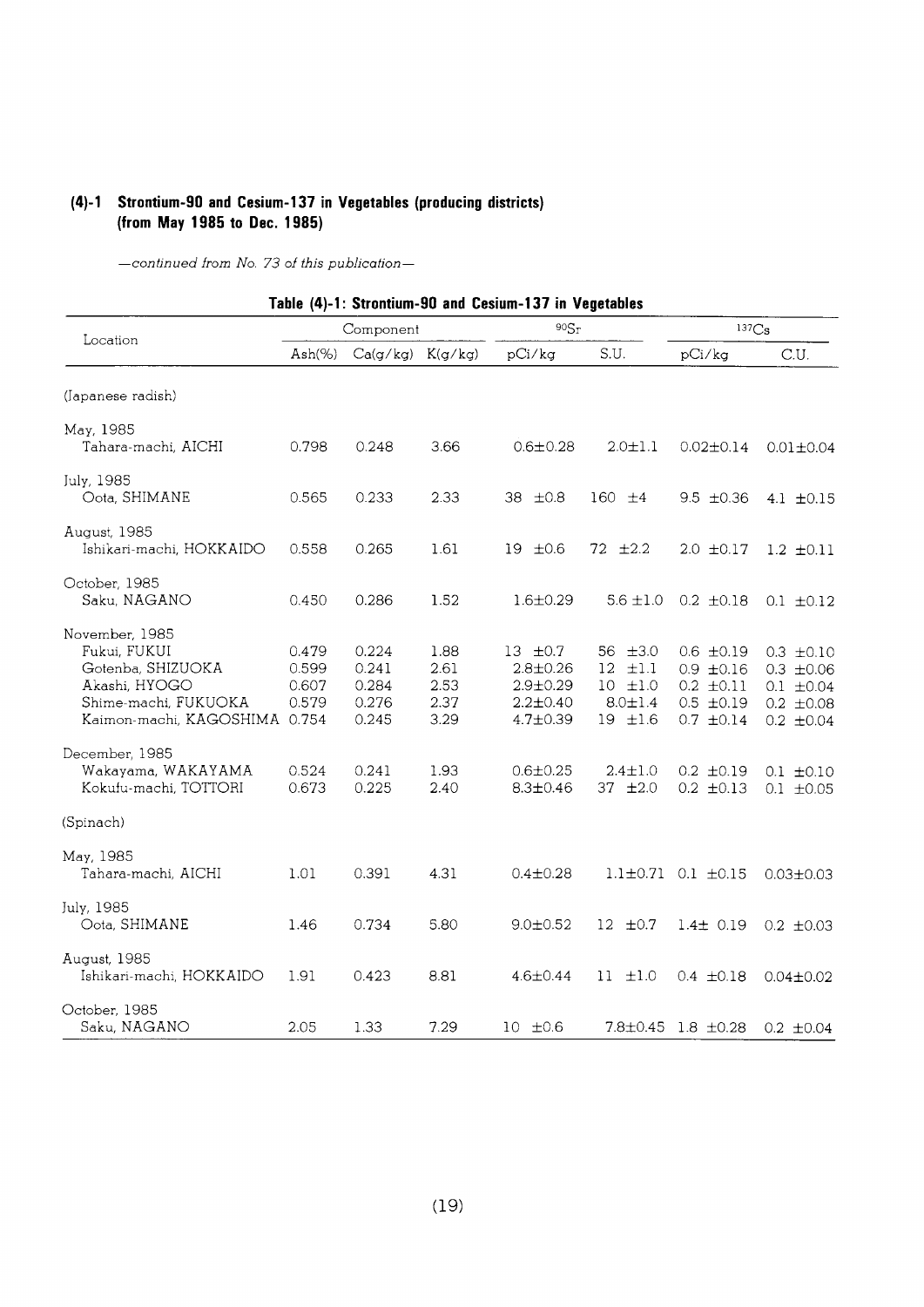|                                      | Component |          |         | 90Sr           | $137C_S$                |                           |                 |
|--------------------------------------|-----------|----------|---------|----------------|-------------------------|---------------------------|-----------------|
| Location                             | $Ash(\%)$ | Ca(g/kg) | K(g/kg) | pCi/kg         | S.U.                    | pCi/kg                    | C.U.            |
| November, 1985                       |           |          |         |                |                         |                           |                 |
| Mikuni-machi, FUKUI                  | 1.62      | 0.413    | 5.95    | $2.5 \pm 0.31$ | $6.2 \pm 0.75$          | $0.03 \pm 0.14$           | $0.0 \pm 0.02$  |
| Gotenba, SHIZUOKA                    | 1.50      | 0.536    | 6.19    | $2.7 \pm 0.37$ | $5.1 \pm 0.69$          | $3.7 \pm 0.33$            | $0.6 \pm 0.05$  |
| Akashi, HYOGO                        | 1.50      | 0.446    | 5.85    | $2.8 \pm 0.31$ | $6.2 \pm 0.69$          | 0.5<br>$\pm 0.14$         | $0.1 \pm 0.02$  |
| Kurayoshi, TOTTORI                   | 1.76      | 0.901    | 6.05    | $6.9 \pm 0.48$ | $7.7 \pm 0.53$          | 3.4 $\pm 0.28$            | $0.6 \pm 0.05$  |
| Shime-machi, FUKUOKA                 | 1.75      | 1.02     | 6.55    | $8.0 \pm 0.51$ | $7.8 \pm 0.50$          | $0.7 \pm 0.17$            | $0.1 \pm 0.03$  |
| Kaimon-machi, KAGOSHIMA 1.76         |           | 0.545    | 7.36    | $8.7 \pm 0.54$ | $16$ $\pm 1.0$          | ±0.18<br>$0.9 -$          | $0.1 \pm 0.02$  |
| December, 1985<br>Matsuyama, EHIME   | 1.87      | 0.790    | 5.41    | $1.8 \pm 0.32$ | $2.3 \pm 0.41$          | $0.2 \pm 0.16$            | $0.04 \pm 0.03$ |
| (Onion)                              |           |          |         |                |                         |                           |                 |
| July, 1985<br>Kumatori-machi, OSAKA  | 0.323     | 0.136    | 1.28    | $1.7 \pm 0.28$ | 12 <sup>°</sup><br>±2.0 | $0.4 \pm 0.13$            | $0.3 \pm 0.10$  |
| (Chinese cabbage)                    |           |          |         |                |                         |                           |                 |
| December, 1985<br>Wakayama, WAKAYAMA | 0.622     | 0.644    | 1.77    | $0.6 \pm 0.18$ | $1.0 \pm 0.27$          | ±0.15<br>0.2 <sub>0</sub> | $0.1 \pm 0.08$  |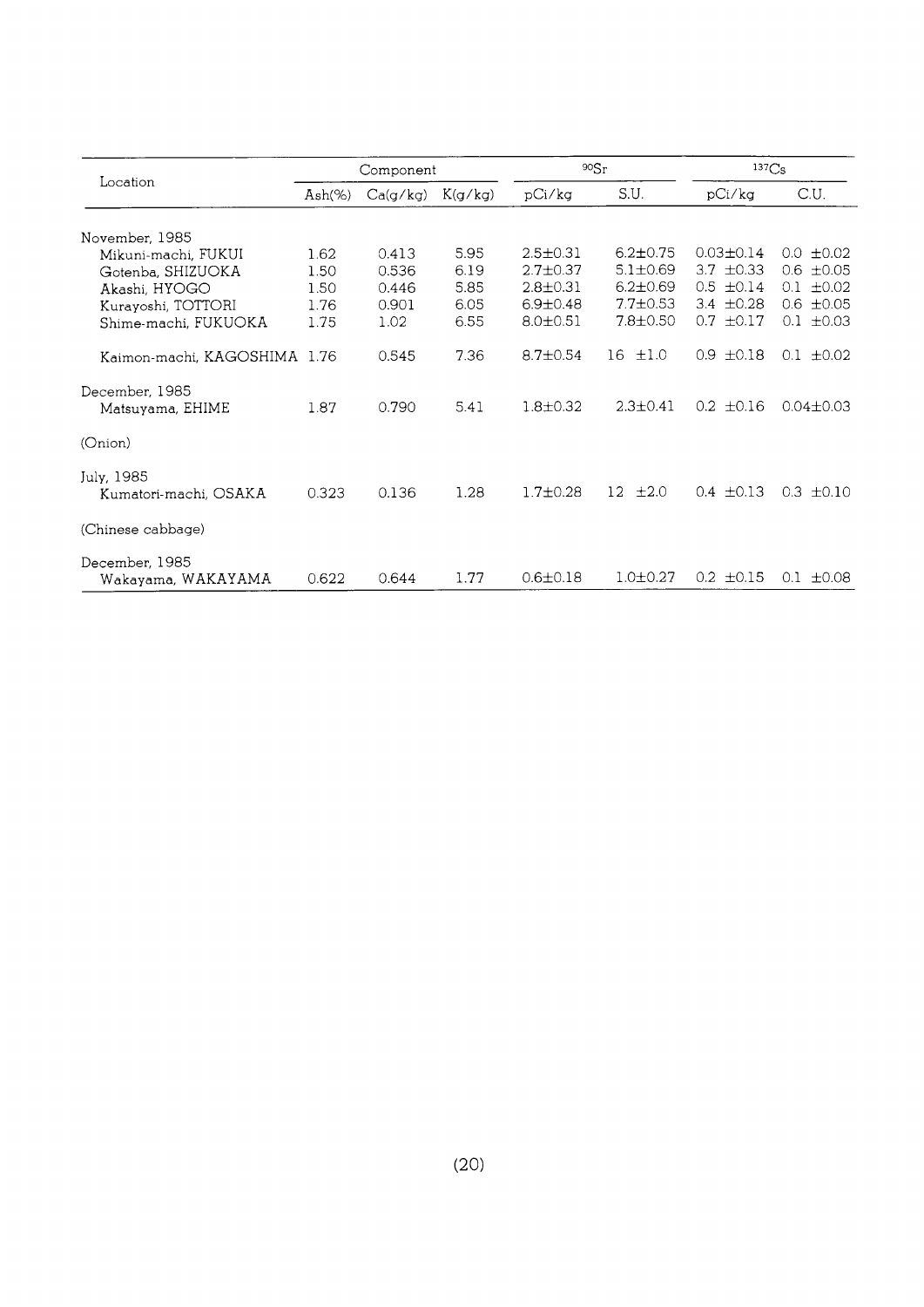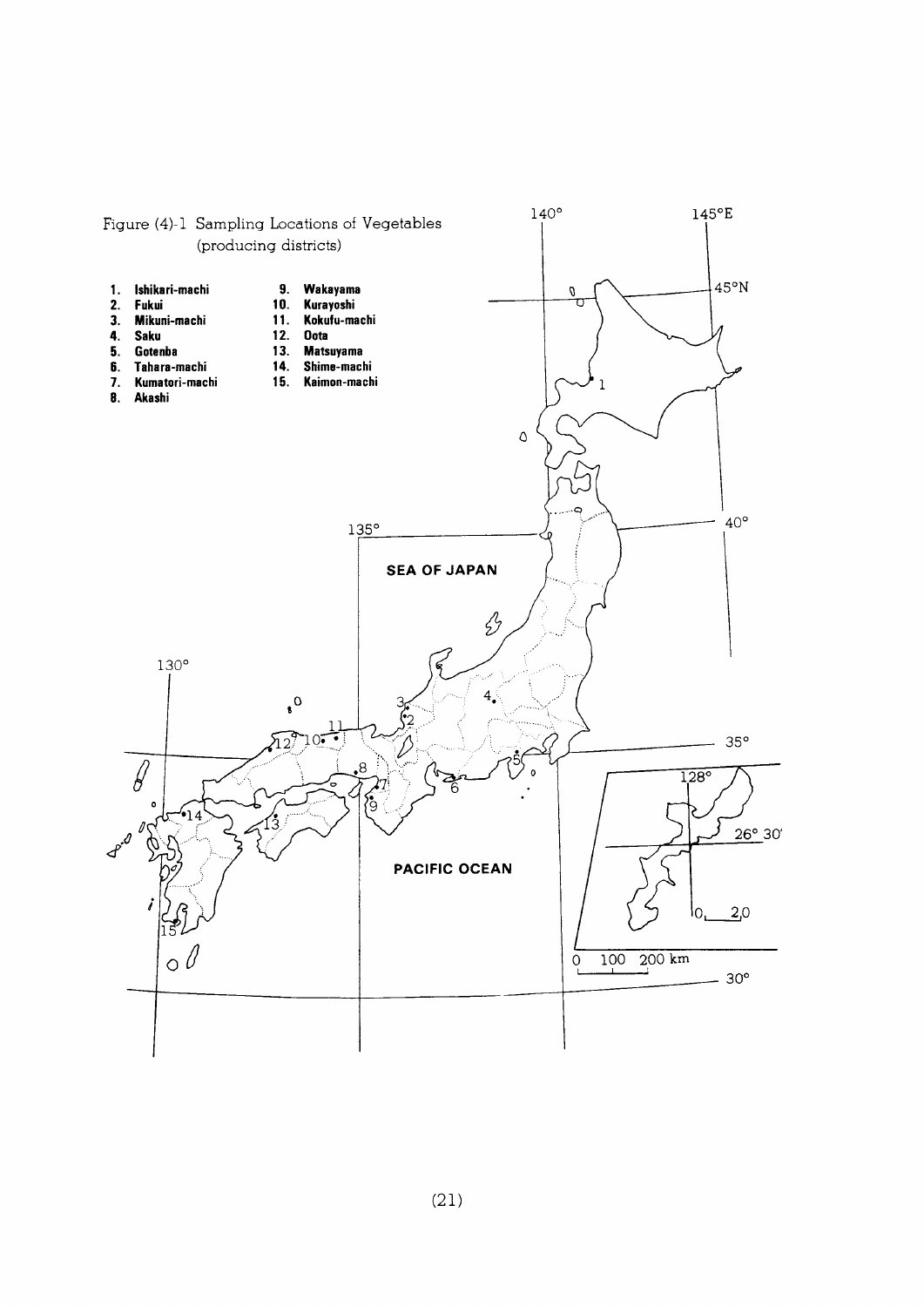### (4)-2 Strontium-90 and Cesium-137 in Vegetables (consuming dist (from May 1985 to Dec.

| Table (4)-2: Strontium-90 and Cesium-137 in Vegetables                                 |                                  |                                  |                              |                                                                    |                                                        |                                                                      |                                                                      |
|----------------------------------------------------------------------------------------|----------------------------------|----------------------------------|------------------------------|--------------------------------------------------------------------|--------------------------------------------------------|----------------------------------------------------------------------|----------------------------------------------------------------------|
|                                                                                        |                                  | Component                        |                              | 90Sr                                                               |                                                        | $137C_S$                                                             |                                                                      |
| Location                                                                               | $Ash(\%)$                        | Ca(g/kg)                         | K(g/kg)                      | pCi/kg                                                             | S.U.                                                   | pCi/kg                                                               | C.U.                                                                 |
| (Japanese radish)                                                                      |                                  |                                  |                              |                                                                    |                                                        |                                                                      |                                                                      |
| September, 1985<br>Sendai, MIYAGI                                                      | 0.597                            | 0.239                            | 2.52                         | $12 \pm 0.5$                                                       | $50 \pm 2.0$                                           |                                                                      | $0.4 \pm 0.12$ 0.2 $\pm 0.05$                                        |
| October, 1985<br>Yamagata, YAMAGATA<br>Kyoto, KYOTO                                    | 0.619<br>0.786                   | 0.345<br>0.209                   | 2.43<br>3.54                 | $14 \pm 0.5$<br>$14 \pm 0.6$                                       | 42 ±1.6<br>69 ±3.0                                     | $2.6 \pm 0.21$<br>$1.1 \pm 0.20$                                     | $1.1 \pm 0.09$<br>$0.3 \pm 0.06$                                     |
| November, 1985<br>Akita, AKITA<br>Niigata, NIIGATA<br>Osaka, OSAKA<br>Okayama, OKAYAMA | 0.602<br>0.381<br>0.429<br>0.548 | 0.304<br>0.160<br>0.267<br>0.226 | 2.52<br>1.56<br>1.70<br>2.45 | $13 \pm 0.5$<br>$3.2 \pm 0.36$<br>$2.0 \pm 0.35$<br>$3.8 \pm 0.40$ | 44 ±1.7<br>$20 \pm 2.2$<br>$8.0 \pm 1.3$<br>$17 + 1.8$ | $0.3 \pm 0.11$<br>$0.3 \pm 0.15$<br>$0.6 \pm 0.18$<br>$1.2 \pm 0.19$ | $0.1 \pm 0.04$<br>$0.2 \pm 0.10$<br>$0.4 \pm 0.11$<br>$0.5 \pm 0.08$ |
| Saga, SAGA                                                                             | 0.619                            | 0.191                            | 2.84                         | $1.9 \pm 0.25$                                                     | $10 \pm 1.3$                                           | $0.1 \pm 0.09$                                                       | $0.03 \pm 0.03$                                                      |
| (Spinach)<br>May, 1985<br>Sendai, MIYAGI                                               | 1.70                             | 0.718                            | 6.46                         | $2.9 \pm 0.33$                                                     | $4.0 \pm 0.45$                                         | $0.2 \pm 0.15$                                                       | $0.04 \pm 0.02$                                                      |
| July, 1985<br>Niigata, NIIGATA                                                         | 1.23                             | 0.427                            | 5.54                         | $5.9 \pm 0.42$                                                     | $14 \pm 1.0$                                           |                                                                      | $0.1 \pm 0.12$ $0.02 \pm 0.02$                                       |
| October, 1985<br>Yamagata, YAMAGATA                                                    | 1.57                             | 0.384                            | 7.07                         | $3.2 \pm 0.35$                                                     | $8.4 \pm 0.90$                                         |                                                                      | $0.1 \pm 0.13$ $0.02 \pm 0.02$                                       |
| November, 1985<br>Kyoto, KYOTO<br>Okayama, OKAYAMA<br>Saga, SAGA                       | 1.45<br>1.69<br>1.87             | 1.09<br>1.78<br>0.992            | 4.42<br>5.28<br>7.58         | $3.8 \pm 0.42$<br>$12 \pm 0.6$<br>$1.2 \pm 0.31$                   | $3.5 \pm 0.38$<br>$6.6 \pm 0.32$<br>$1.3 + 0.31$       | $1.0 + 0.26$<br>$1.3 \pm 0.20$<br>$0.8 \pm 0.19$                     | $0.2 \pm 0.06$<br>$0.2 \pm 0.04$<br>$0.1 \pm 0.02$                   |
| December, 1985<br>Matsuyama, EHIME                                                     | 1.70                             | 0.574                            | 7.36                         | $0.9 \pm 0.26$                                                     | $1.6 \pm 0.45$                                         |                                                                      | $0.1 \pm 0.14$ $0.02 \pm 0.02$                                       |
| (Cabbage)<br>November, 1985<br>Akita, AKITA                                            | 0.611                            | 0.497                            | 2.35                         | $15 \pm 0.5$                                                       | $31 \pm 1.1$                                           |                                                                      | $3.2\pm0.23$ 1.4 $\pm0.10$                                           |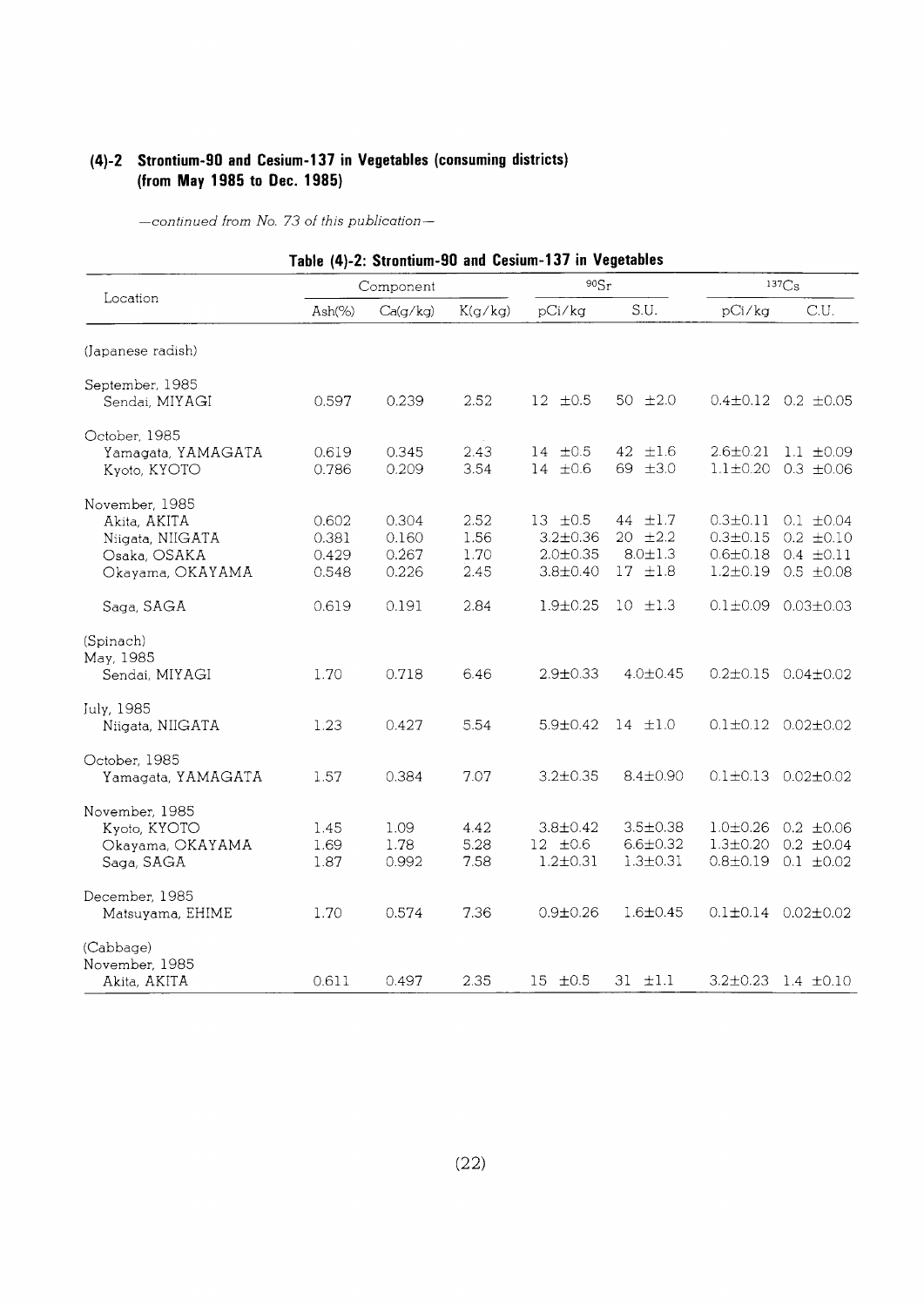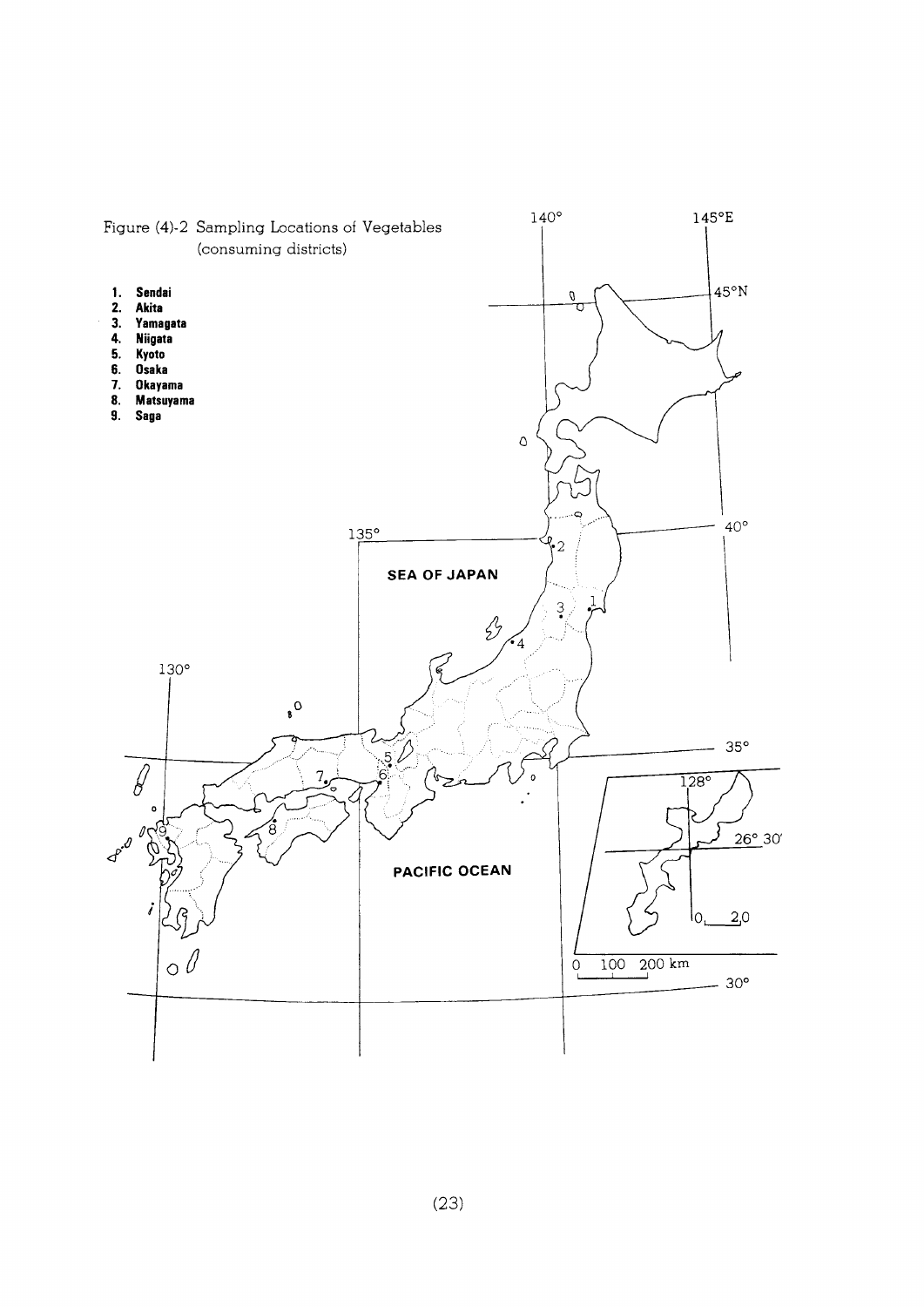# (5) Strontium-90 and Cesium-137 in Sea Fish (from Jun. 1985 to Dec. 1985)

| Table (5): Strontium-90 and Cesium-137 in Sea Fish                |              |              |              |                                |                                   |                                |                                  |
|-------------------------------------------------------------------|--------------|--------------|--------------|--------------------------------|-----------------------------------|--------------------------------|----------------------------------|
|                                                                   | Component    |              | 90Sr         |                                | $137C_S$                          |                                |                                  |
| Location                                                          | $Ash(\%)$    | Ca(g/kg)     | K(g/kg)      | pCi/kg                         | SU.                               | pCi/kg                         | C.U.                             |
| (Hexagrammos otakii)<br>August, 1985<br>Souma, FUKUSHIMA          | 1.74         | 2.32         | 3.84         | $0.3 \pm 0.36$                 | $0.1 \pm 0.16$                    | $5.5 \pm 0.36$                 | $1.4 \pm 0.09$                   |
| (Trachurus japonicus)<br>July, 1985<br>Kobe, HYOGO                | 3.14         | 7.59         | 4.15         | $0.7 \pm 0.23$                 | $0.1 \pm 0.03$                    | $7.7 \pm 0.43$                 | $1.9 \pm 0.10$                   |
| October, 1985<br>Wakayama, WAKAYAMA                               | 3.56         | 8.92         | 3.63         | $0.7 \pm 0.24$                 | $0.1 \pm 0.03$                    | $5.0 \pm 0.36$                 | $1.4 \pm 0.10$                   |
| November, 1985<br>Odawara, KANAGAWA<br>Shizuoka, SHIZUOKA         | 3.33<br>3.20 | 8.10<br>8.16 | 3.52<br>3.26 | $0.1 \pm 0.24$<br>$0.9 + 0.24$ | $0.01 \pm 0.03$<br>$0.1 \pm 0.03$ | $5.8 \pm 0.41$<br>$6.8 + 0.39$ | $1.7 \pm 0.12$<br>$2.1 \pm 0.12$ |
| (Sardinops melanosticta)<br>September, 1985<br>Yamagata, YAMAGATA | 2.93         | 7.34         | 3.18         | $0.1 \pm 0.26$                 | $0.01 + 0.03$                     | $2.4 \pm 0.30$                 | $0.8 + 0.09$                     |
| December, 1985<br>Nagano, NAGANO                                  | 3.00         | 7.71         | 3.28         | $0.1 \pm 0.24$                 | $0.01 \pm 0.03$                   | $1.6 \pm 0.25$                 | $0.5 \pm 0.08$                   |
| (Sebastiscus marmoratus)<br>June, 1985<br>Hamada, SIMANE          | 4.72         | 16.0         | 1.91         | $1.1 + 0.27$                   | $0.1 \pm 0.02$                    | $1.2 + 0.22$                   | $0.6 \pm 0.12$                   |
| (Limanda herzensteini)<br>November, 1985<br>Fukui, FUKUI          | 3.02         | 7.73         | 3.33         | $0.3 \pm 0.26$                 | $0.04 \pm 0.03$                   | $6.1 \pm 0.43$                 | $1.8 \pm 0.13$                   |
| (Spratelloides gracilis)<br>December, 1985<br>Akune, KAGOSHIMA    | 2.87         | 6.25         | 3.33         | $0.3 \pm 0.24$                 | $0.05 + 0.04$                     | $8.1 \pm 0.44$                 | $2.2 \pm 0.12$                   |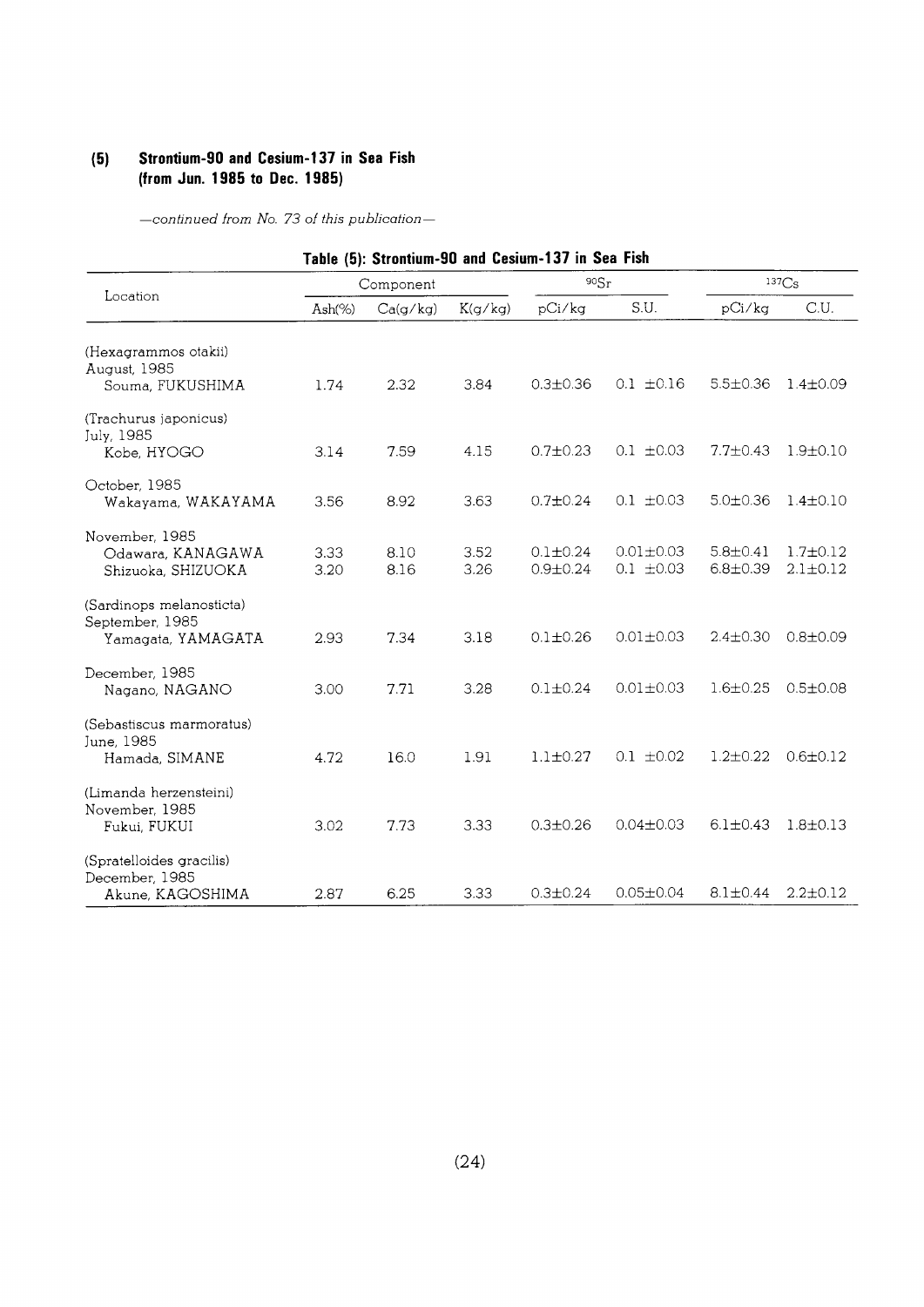|                         | Component |          |         | 90Sr           |                | $137C_S$       |                |
|-------------------------|-----------|----------|---------|----------------|----------------|----------------|----------------|
| Location                | $Ash(\%)$ | Ca(g/kg) | K(g/kg) | pCi/kg         | S.U.           | pCi/kg         | C.U.           |
| (Oncorhynchus keta)     |           |          |         |                |                |                |                |
| November, 1985          |           |          |         |                |                |                |                |
| Urakawa-machi HOKKAIDO  | 1.35      | 0.652    | 3.94    | $0.3 \pm 0.23$ | $0.5 \pm 0.35$ | $6.1 \pm 0.37$ | $1.5 \pm 0.09$ |
| (Scomber japonicus)     |           |          |         |                |                |                |                |
| September, 1985         |           |          |         |                |                |                |                |
| Matsuyama, EHIME        | 1.30      | 0.448    | 3.74    | $0.1 \pm 0.27$ | $0.2 \pm 0.61$ | $6.5 \pm 0.39$ | $1.7 \pm 0.10$ |
| November, 1985          |           |          |         |                |                |                |                |
| Kyoto, KYOTO            | 1.28      | 0.743    | 3.77    | $0.7 \pm 0.24$ | $0.9 + 0.33$   | $5.5 \pm 0.38$ | $1.5 \pm 0.10$ |
| Osaka, OSAKA            | 1.04      | 0.120    | 3.08    | $0.4 \pm 0.27$ | $3.0 \pm 2.30$ | $6.4 \pm 0.43$ | $2.1 \pm 0.14$ |
| (Chrysophrys major)     |           |          |         |                |                |                |                |
| July, 1985              |           |          |         |                |                |                |                |
| Fukuoka FUKUOKA         | 1.46      | 0.436    | 4.66    | $0.0 + 0.22$   | $0.0 \pm 0.50$ | $8.0 \pm 0.40$ | $1.7 \pm 0.09$ |
| August, 1985            |           |          |         |                |                |                |                |
| Oga, AKITA              | 5.80      | 18.5     | 4.27    | $1.7 \pm 0.36$ | $0.1 \pm 0.02$ | $5.5 \pm 0.42$ | $1.3 \pm 0.10$ |
| (Mugil cephalus)        |           |          |         |                |                |                |                |
| August, 1985            |           |          |         |                |                |                |                |
| Morodomo-machi, SAGA    | 1.23      | 0.820    | 3.53    | $0.2 \pm 0.24$ | $0.2 \pm 0.30$ | $3.1 \pm 0.28$ | $0.9 + 0.08$   |
| November, 1985          |           |          |         |                |                |                |                |
| Ushimado-machi, OKAYAMA | 1.82      | 0.796    | 5.55    | $0.9 + 0.29$   | $1.1 \pm 0.36$ | $3.9 + 0.36$   | $0.7 \pm 0.06$ |
| (Limanda yokohamae)     |           |          |         |                |                |                |                |
| November, 1985          |           |          |         |                |                |                |                |
| Niigata, NIIGATA        | 1.50      | 0.819    | 3.73    | $0.0 \pm 0.16$ | $0.0 + 0.20$   | $2.8 \pm 0.26$ | $0.7 \pm 0.07$ |
| (Decapterus muroadsi)   |           |          |         |                |                |                |                |
| September, 1985         |           |          |         |                |                |                |                |
| Miyake-Island, TOKYO    | 1.59      | 1.90     | 3.52    | $0.0 + 0.16$   | $0.0 + 0.09$   | $8.2 \pm 0.39$ | $2.3 \pm 0.11$ |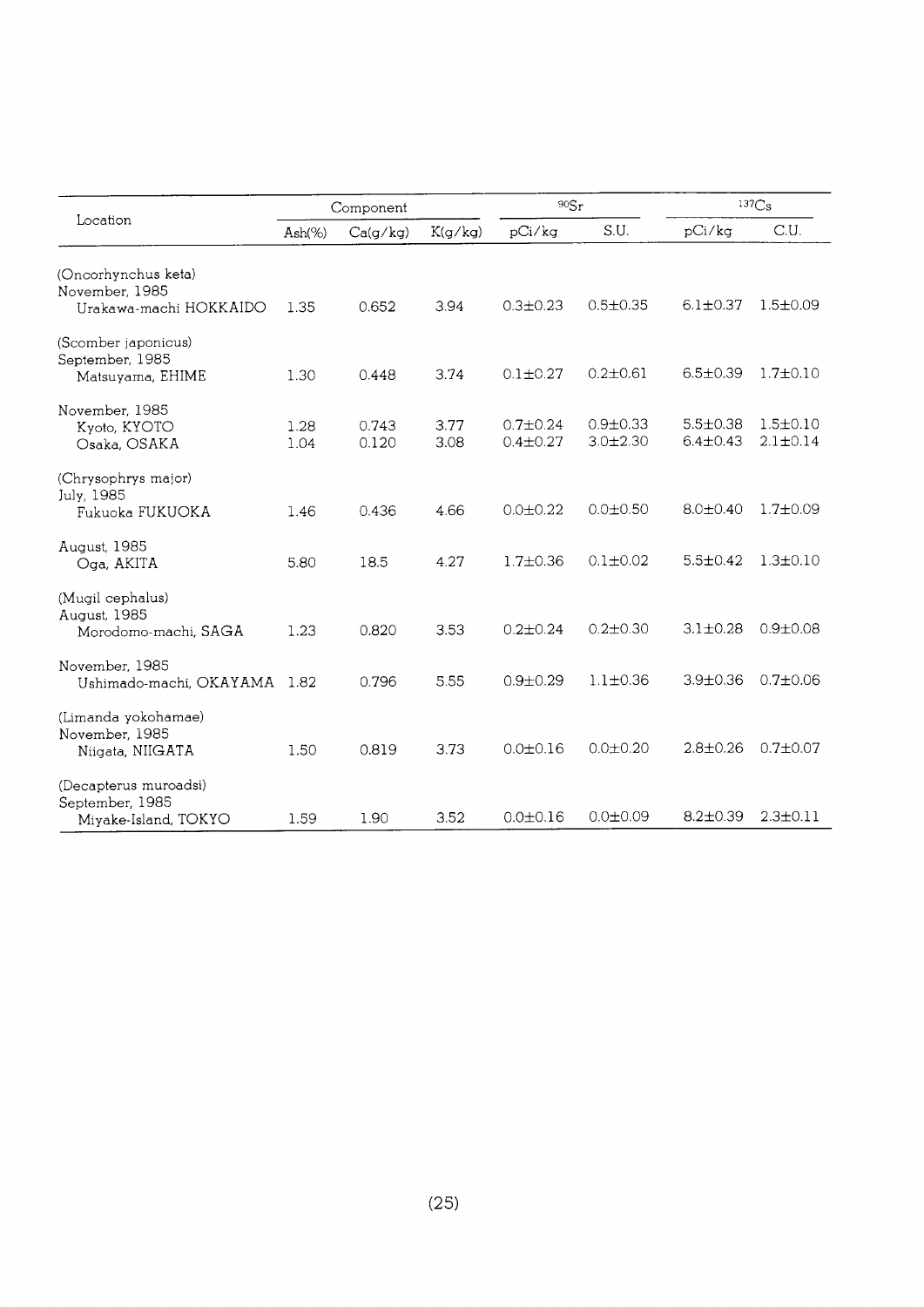| Sea Fish      |                                            |                         |  |  |  |  |
|---------------|--------------------------------------------|-------------------------|--|--|--|--|
| Japanese name | English name                               | Scientific name         |  |  |  |  |
| Ainame        | Greenling                                  | Hexagrammos otakii      |  |  |  |  |
| Aji           | Horse mackerel                             | Trachurus japonicus     |  |  |  |  |
| Iwashi        | Sardine                                    | Sardinops melanosticta. |  |  |  |  |
| Kasago        | Scorpion-fish                              | Sebastiscus marmoratus  |  |  |  |  |
| Karei         | Flatfish                                   | Limanda herzensteini    |  |  |  |  |
| Kibinago      | Banded blue-sprat                          | Spratelloides gracilis  |  |  |  |  |
| Sake          | Salmon                                     | Oncorhynchus keta       |  |  |  |  |
| Saba          | Common mackerel                            | Scomber japonicus       |  |  |  |  |
| Tai           | Sea bream                                  | Chrysophrys major       |  |  |  |  |
| Bora          | Gray mullet                                | Mugil cephalus          |  |  |  |  |
| Makogarei     | Limanda yokohamae<br>Flatfish masbled sole |                         |  |  |  |  |
| Muroajii      | Horse-scad mackerel                        | Decapterus muroadsi     |  |  |  |  |
|               |                                            |                         |  |  |  |  |



 $(26)$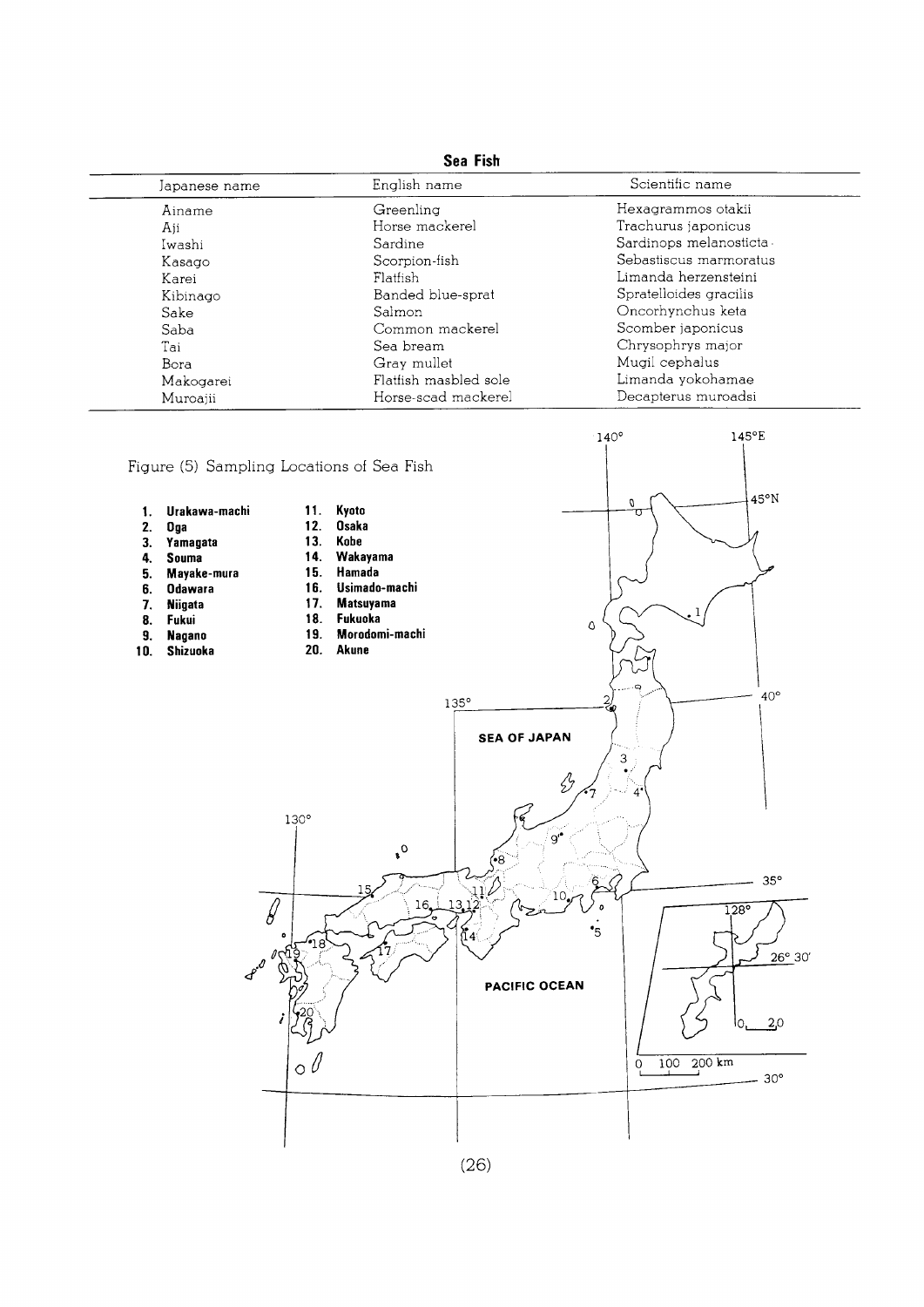# (6) Strontium-90 and Cesium-137 in Freshwater Fish (from Jul. 1985 to Dec. 1985)

-continued from No. 71 of this publication-

# Table (6): Strontium-90 and Cesium-137 in Freshwater Fish

|                                                                               | Component    |               |              | 90Sr                      |                                     | $137C_S$                         |                                  |
|-------------------------------------------------------------------------------|--------------|---------------|--------------|---------------------------|-------------------------------------|----------------------------------|----------------------------------|
| Location                                                                      | $Ash(\%)$    | Ca(g/kg)      | K(g/kg)      | pCi/kg                    | S.U.                                | pCi/kg                           | C.U.                             |
| (Cyprinus carpio)<br>August, 1985                                             |              |               |              |                           |                                     |                                  |                                  |
| Akita, AKITA<br>Fukushima, FUKUSHIMA                                          | 3.06<br>3.28 | 8.81<br>9.59  | 2.82<br>3.19 | $+2$<br>110<br>±1.3<br>38 | $12 \pm 0.2$<br>$4.0 \pm 0.13$      | $4.0 \pm 0.33$<br>$2.7 \pm 0.35$ | $1.4 \pm 0.12$<br>$0.8 \pm 0.11$ |
| October, 1985<br>Shobara, HIROSHIMA                                           | 0.909        | 0.335         | 2.90         |                           | $1.4 \pm 0.43$ 4.0 $\pm$ 1.3        | $4.6 + 0.46$                     | $1.6 + 0.16$                     |
| (Carassius auratus)<br>July, 1985<br>Barato-lake, HOKKAIDO                    | 4.51         | 13.8          | 3.20         | ±1.0<br>33                | $2.4 \pm 0.07$                      | $3.4 \pm 0.32$                   | $1.1 \pm 0.10$                   |
| November, 1985<br>Toyanogata, NIIGATA                                         | 1.16         | 0.63          | 3.47         |                           | 2.8±0.32 4.5±0.51                   | $4.9 \pm 0.31$                   | $1.4 \pm 0.09$                   |
| December, 1985<br>Mikata-lake, FUKUI<br>Uji, KYOTO                            | 1.21<br>4.68 | 1.031<br>15.3 | 3.31<br>3.20 | $40 \pm 1.1$              | 3.7±0.54 3.5±0.52<br>$2.6 \pm 0.07$ | $9.2 \pm 0.61$<br>$1.2 \pm 0.21$ | $2.8 \pm 0.18$<br>$0.4 \pm 0.07$ |
| (Hypomesus transpacificus nipponensis)<br>December, 1985<br>Suwa-lake, NAGANO | 2.32         | 5.73          | 2.49         | ±0.38<br>4.2              | $0.7{\pm}0.07$                      | $2.8 \pm 0.27$                   | $1.1 \pm 0.11$                   |

|               | Freshwater Fish        |                                      |  |  |  |  |  |
|---------------|------------------------|--------------------------------------|--|--|--|--|--|
| Japanese name | English name           | Scientific name                      |  |  |  |  |  |
| Koi<br>Funa   | Carp<br>A crucian carp | Cyprinus carpio<br>Carassius auratus |  |  |  |  |  |
| Wakasagi      | Pond-smelt             | Hypomesus transpacificus nipponensis |  |  |  |  |  |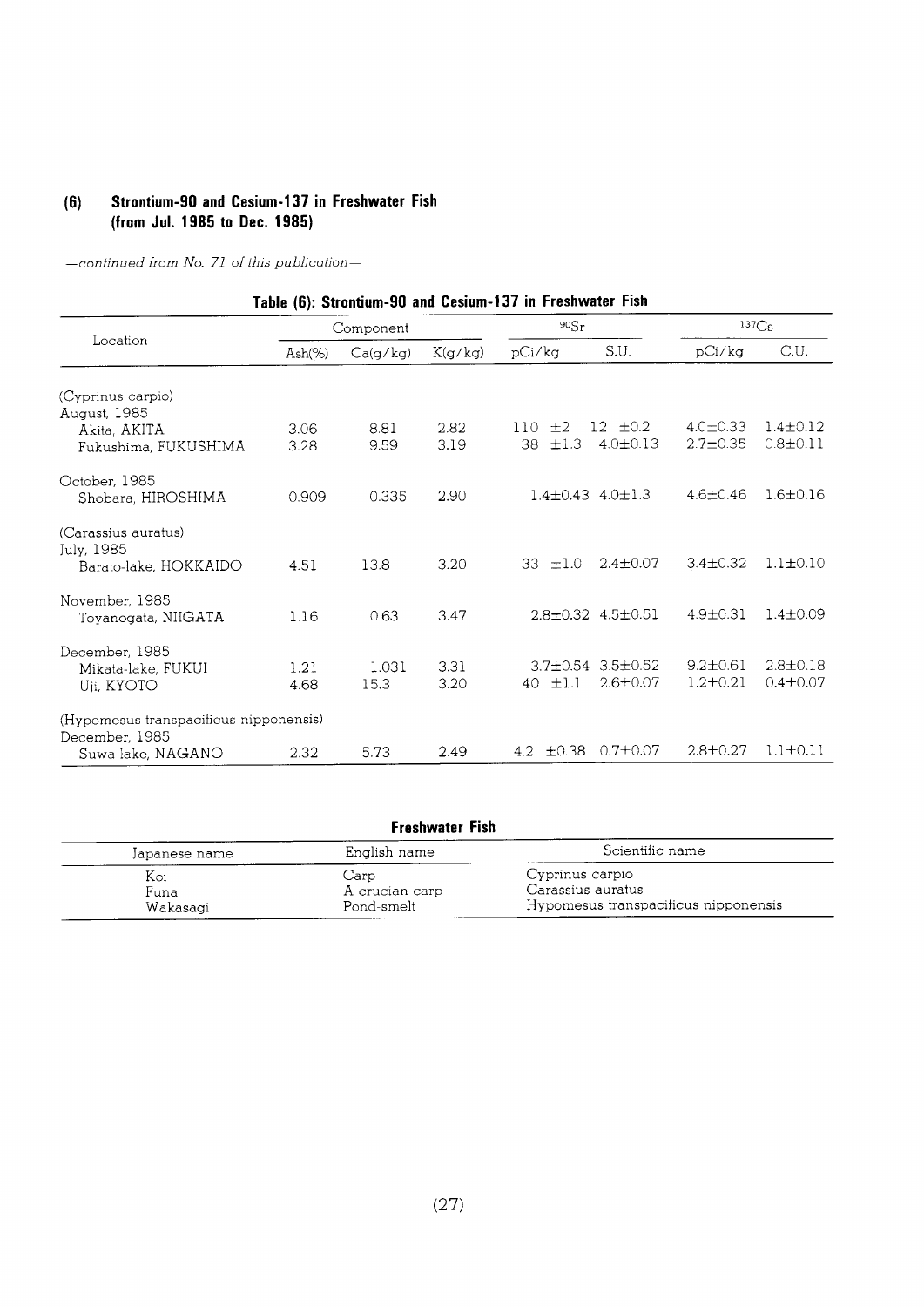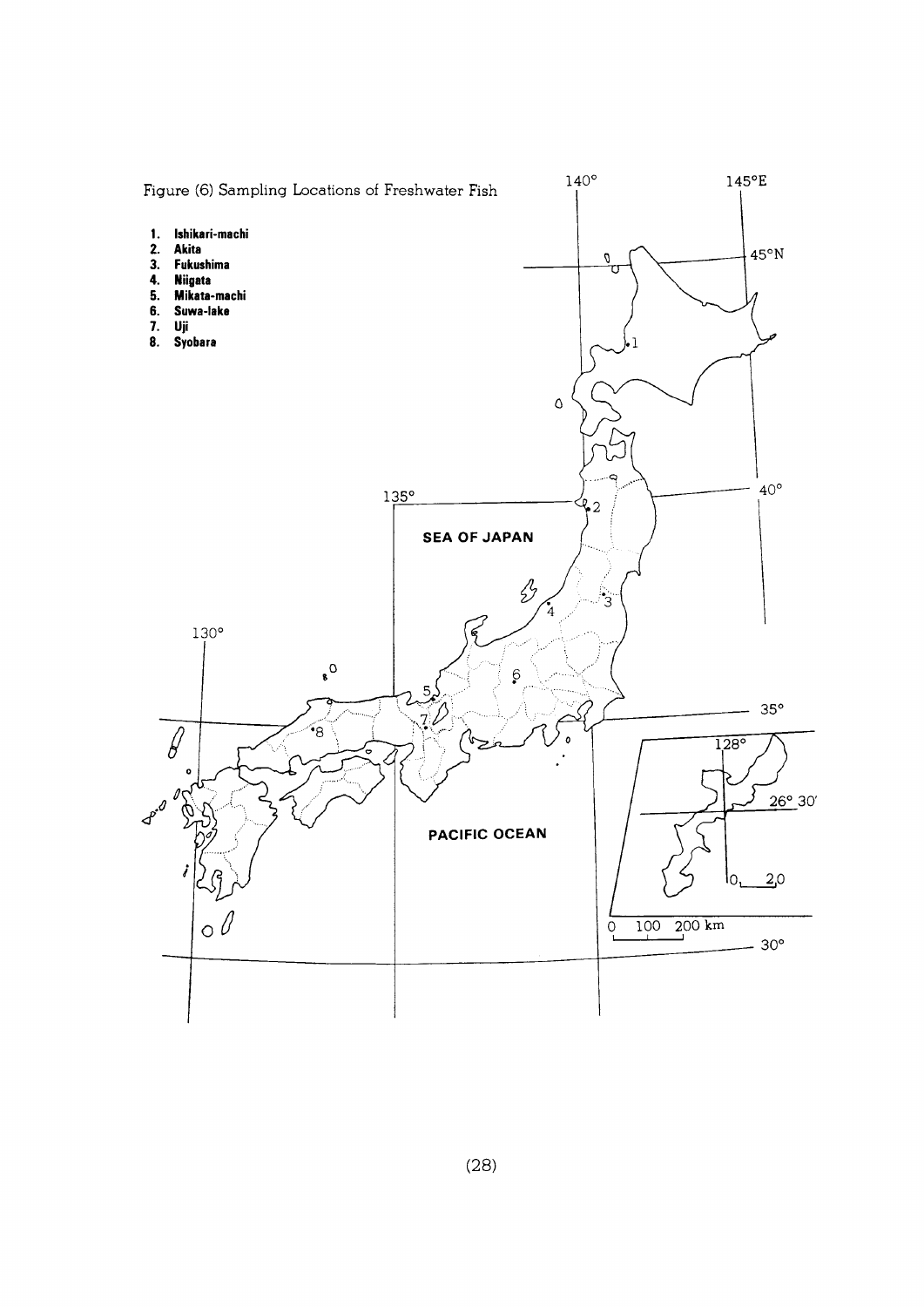# (7) Strontium-90 and Cesium-137 in Shellfish (from May 1985 to Jul. 1985)

-continued from No. 73 of this publication-

| Table (7): Strontium-90 and Cesium-T37 in Sneimsn                |            |          |         |                |                |                |                |
|------------------------------------------------------------------|------------|----------|---------|----------------|----------------|----------------|----------------|
|                                                                  | Component  |          |         | 90Sr           |                | $137C_S$       |                |
| Location                                                         | Ash $(\%)$ | Ca(g/kg) | K(q/kq) | pCi/kg         | S.U.           | pCi/kg         | C.U.           |
| (Venerupis phillipinarum)<br>May, 1985<br>Takaki-machi, NAGASAKI | 2.27       | 0.993    | 2.24    | $0.0 \pm 0.63$ | $0.0 \pm 0.64$ | $1.8 \pm 0.53$ | $0.8 \pm 0.24$ |
| (Saxidomuspurpuratus)<br>June, 1985<br>Minamichita-machi, AICHI  | 1.59       | 0.334    | 3.02    | $0.3 + 0.57$   | $1.0 + 1.7$    | $0.9 \pm 0.41$ | $0.3 \pm 0.14$ |
| (Turbo cornutus)<br>July, 1985<br>Togi-machi, ISHIKAWA           | 2.72       | 1.53     | 2.27    | $0.5 + 0.66$   | $0.3 \pm 0.43$ | $2.5 \pm 0.55$ | $1.1 \pm 0.24$ |
| (Mytilus edulis)<br>June, 1985<br>Mutsu, AOMORI                  | 2.15       | 0.712    | 3.04    | $0.2 \pm 0.20$ | $0.2 \pm 0.28$ | $1.5 \pm 0.24$ | $0.5 \pm 0.08$ |

 $\ddot{\phantom{a}}$ 

| <b>Shellfish</b>      |                         |                                                |  |  |
|-----------------------|-------------------------|------------------------------------------------|--|--|
| Japanese name         | English name            | Scientific name                                |  |  |
| Asari<br>Ohasari      | Short-necked clam       | Venerupis phillipinarum<br>Saxidomuspurpuratus |  |  |
| Sazae<br>Murasakiigai | Wreath shell<br>Mussuel | Turbo cornutus<br>Mytilus                      |  |  |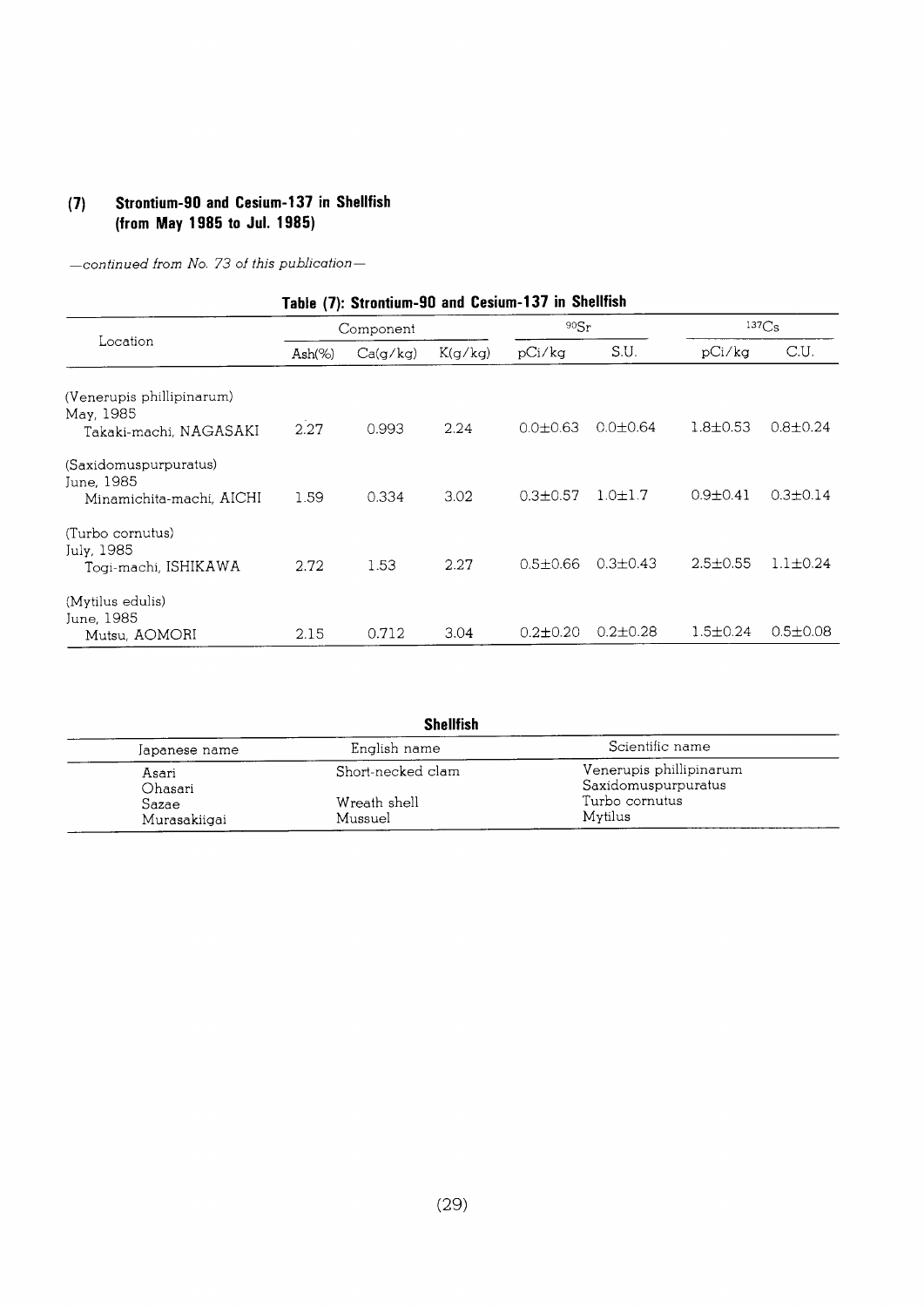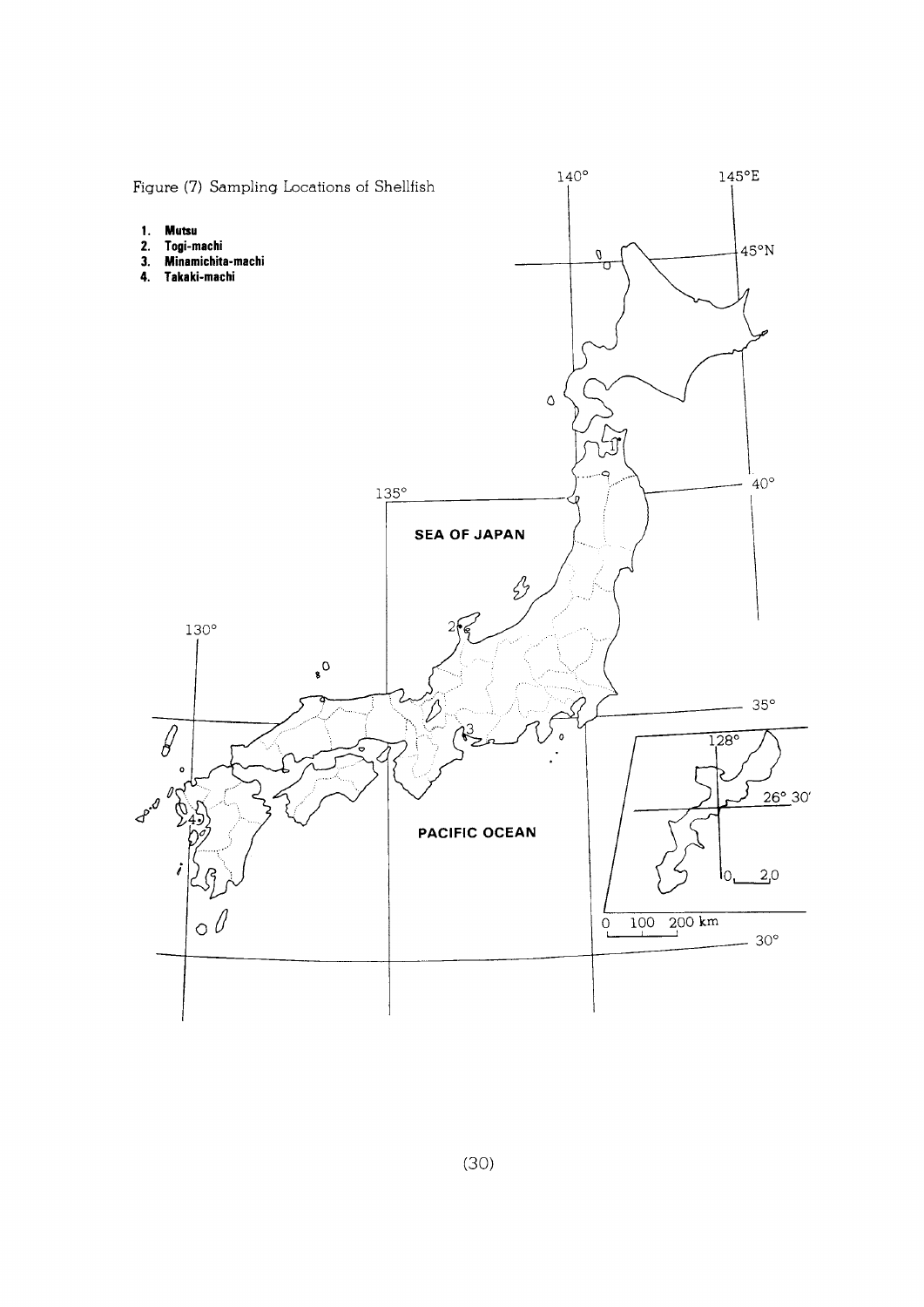# (8) Strontium-90 and Cesium-137 in Seaweeds (from May 1985 to Jun. 1985)

| Table (8): Strontium-90 and Cesium-137 in Seaweeds |           |          |         |                |                |                |                |
|----------------------------------------------------|-----------|----------|---------|----------------|----------------|----------------|----------------|
|                                                    | Component |          | 90Sr    |                | $137C_S$       |                |                |
| Location                                           | $Ash(\%)$ | Ca(q/kg) | K(q/kg) | pCi/ka         | S.U.           | pCi/kg         | C.U.           |
| (Sargassum fulvellum)                              |           |          |         |                |                |                |                |
| May, 1985<br>Mutsu, AOMORI                         | 3.97      | 1.09     | 12.5    | $0.8 + 0.42$   | $0.7 + 0.38$   | $0.6 \pm 0.25$ | $0.05 + 0.02$  |
| June, 1985<br>Fukaura-machi, AOMORI                | 4.26      | 2.73     | 8.39    | $5.1 \pm 0.55$ | $1.9 \pm 0.20$ | $1.9 \pm 0.30$ | $0.2 \pm 0.04$ |

| <b>Seaweeds</b> |              |                     |  |  |  |  |
|-----------------|--------------|---------------------|--|--|--|--|
| Japanese name   | English name | Scientific name     |  |  |  |  |
| Hondawara       | Gulfweed     | Sargassum fulvellum |  |  |  |  |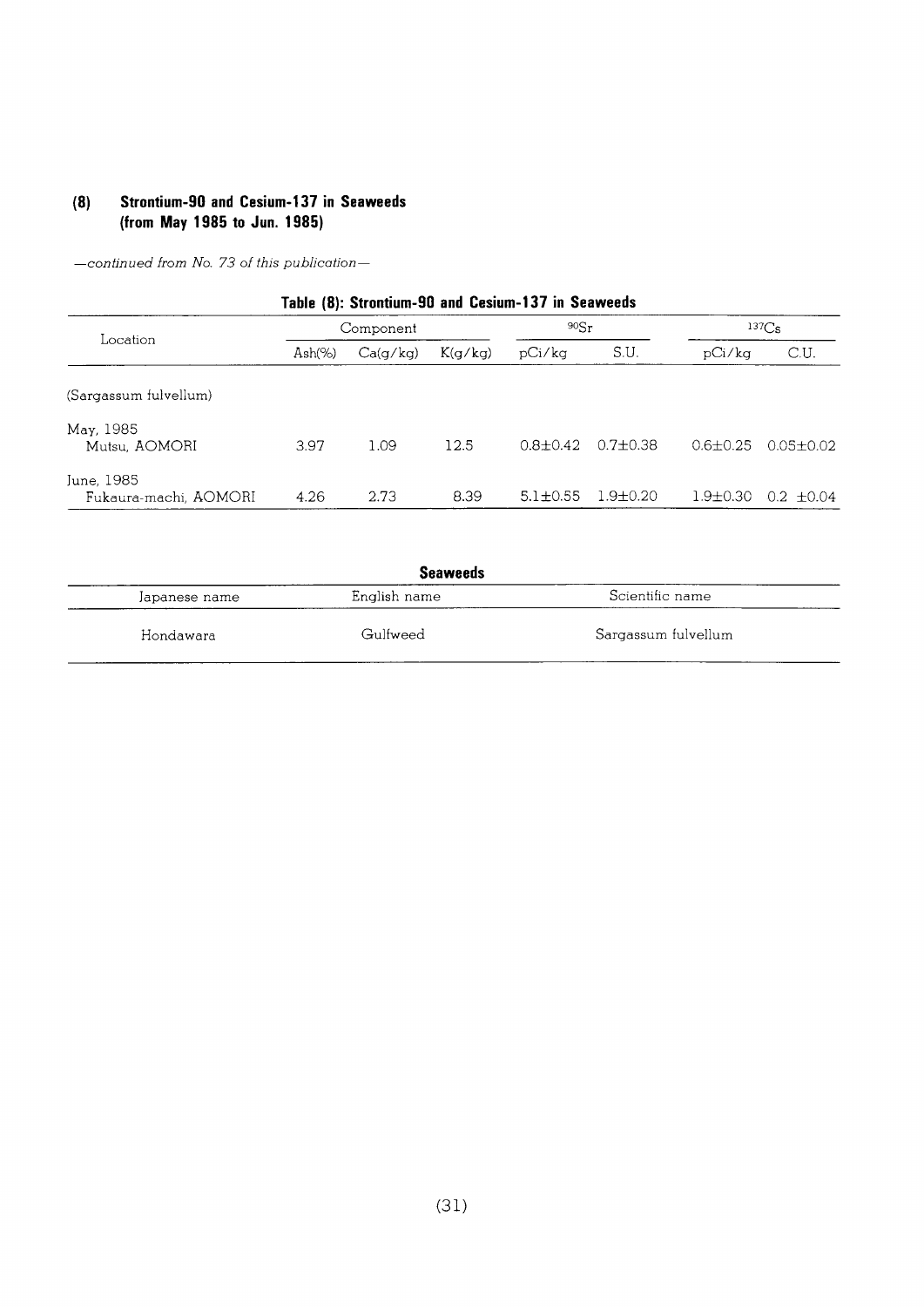